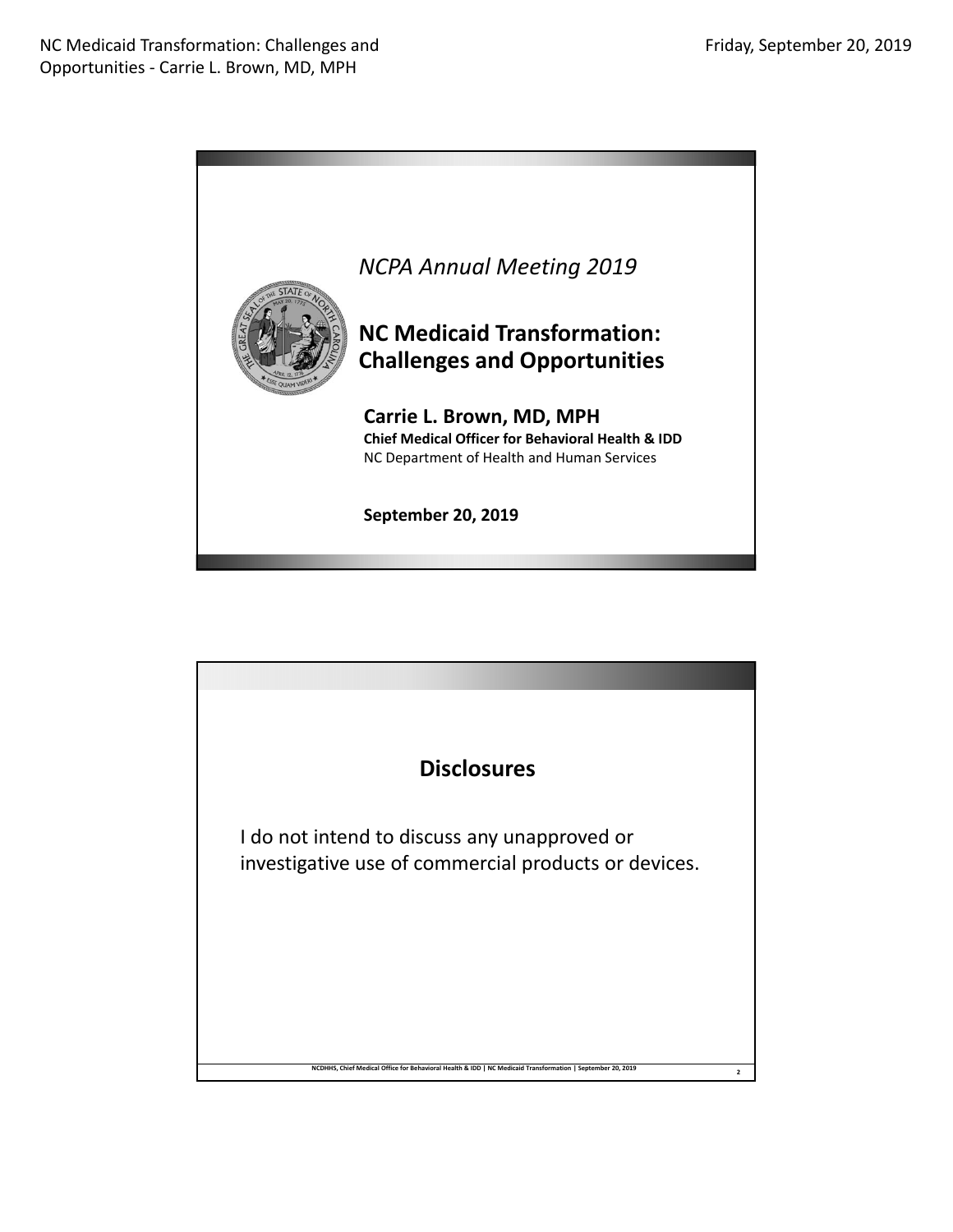

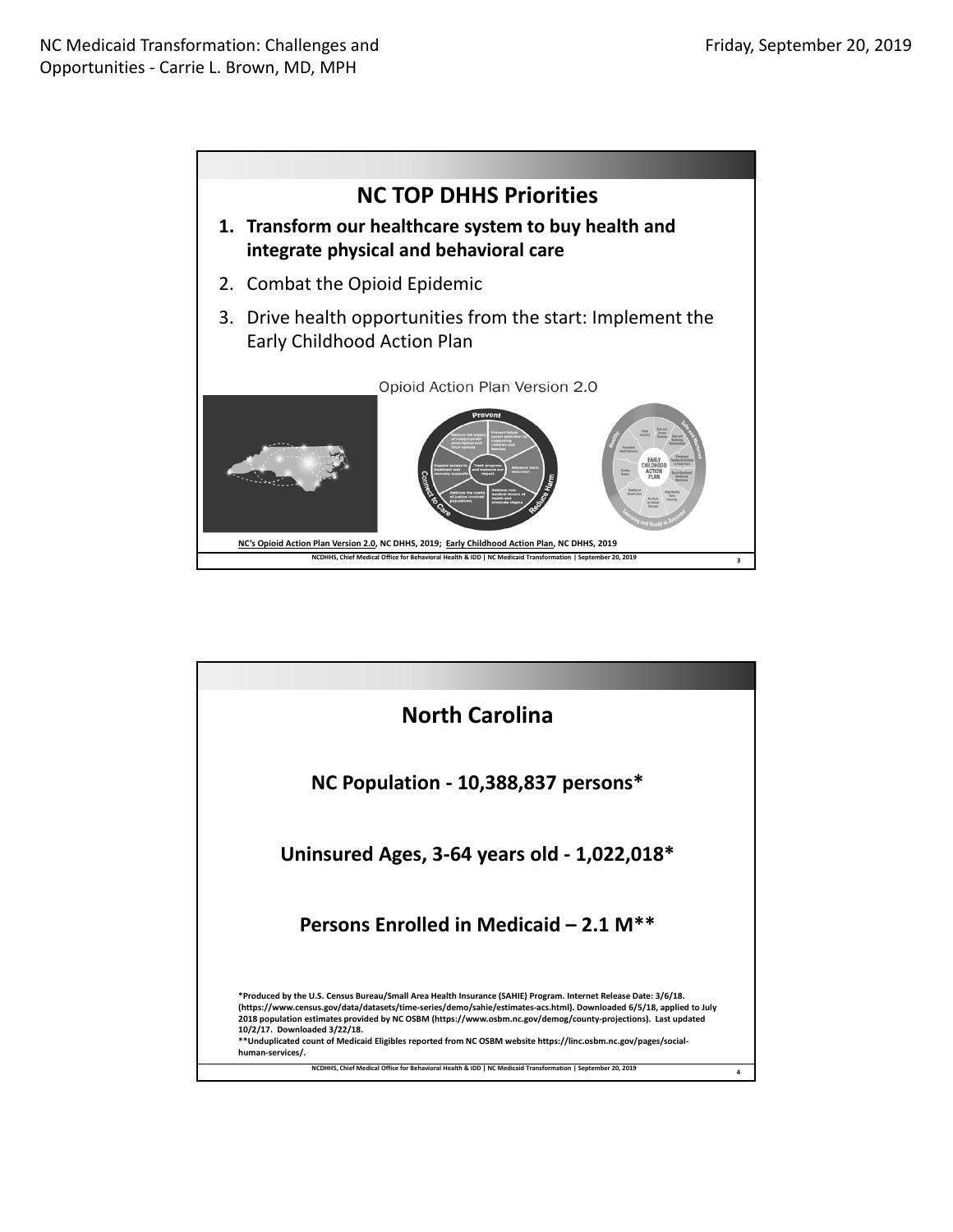

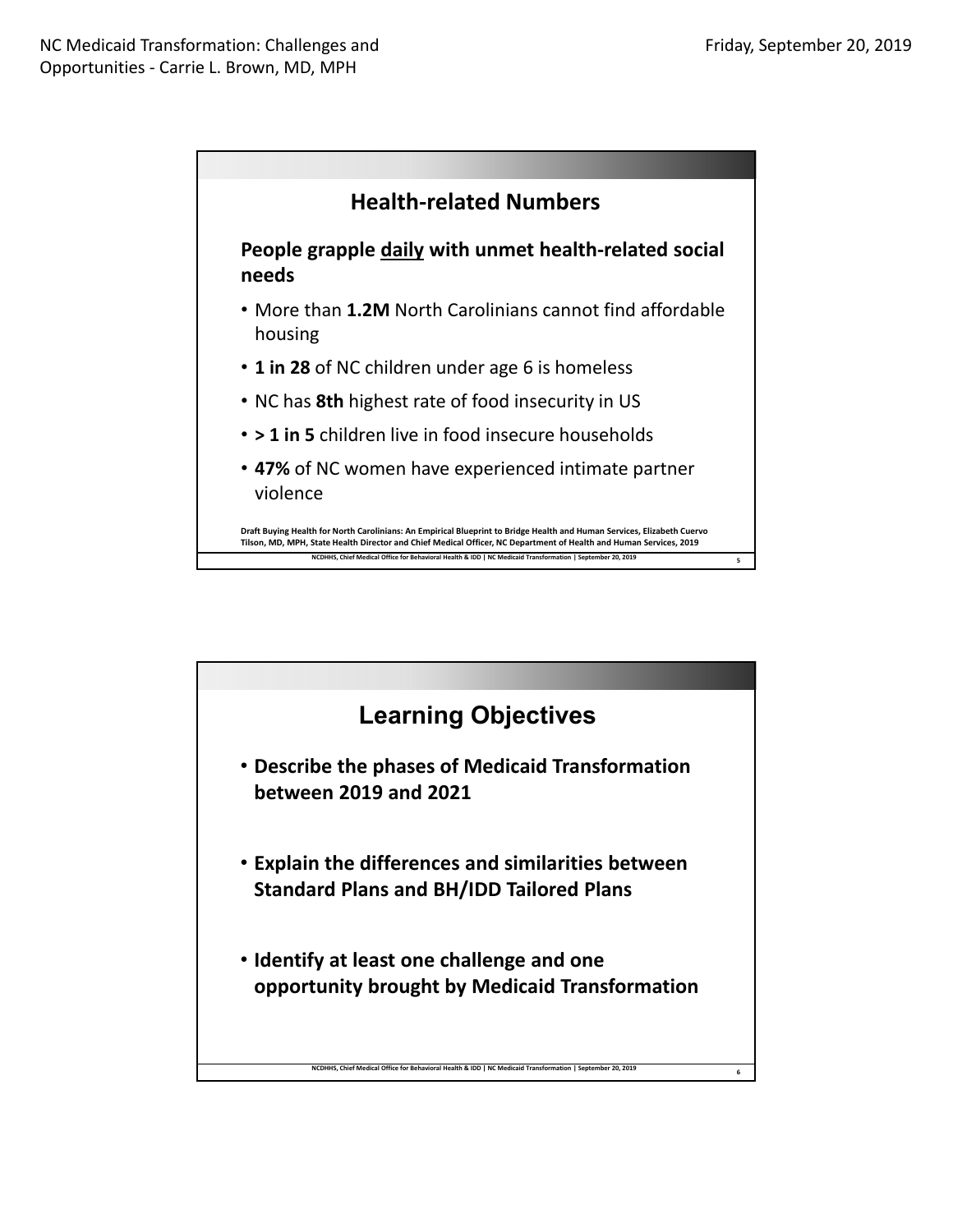

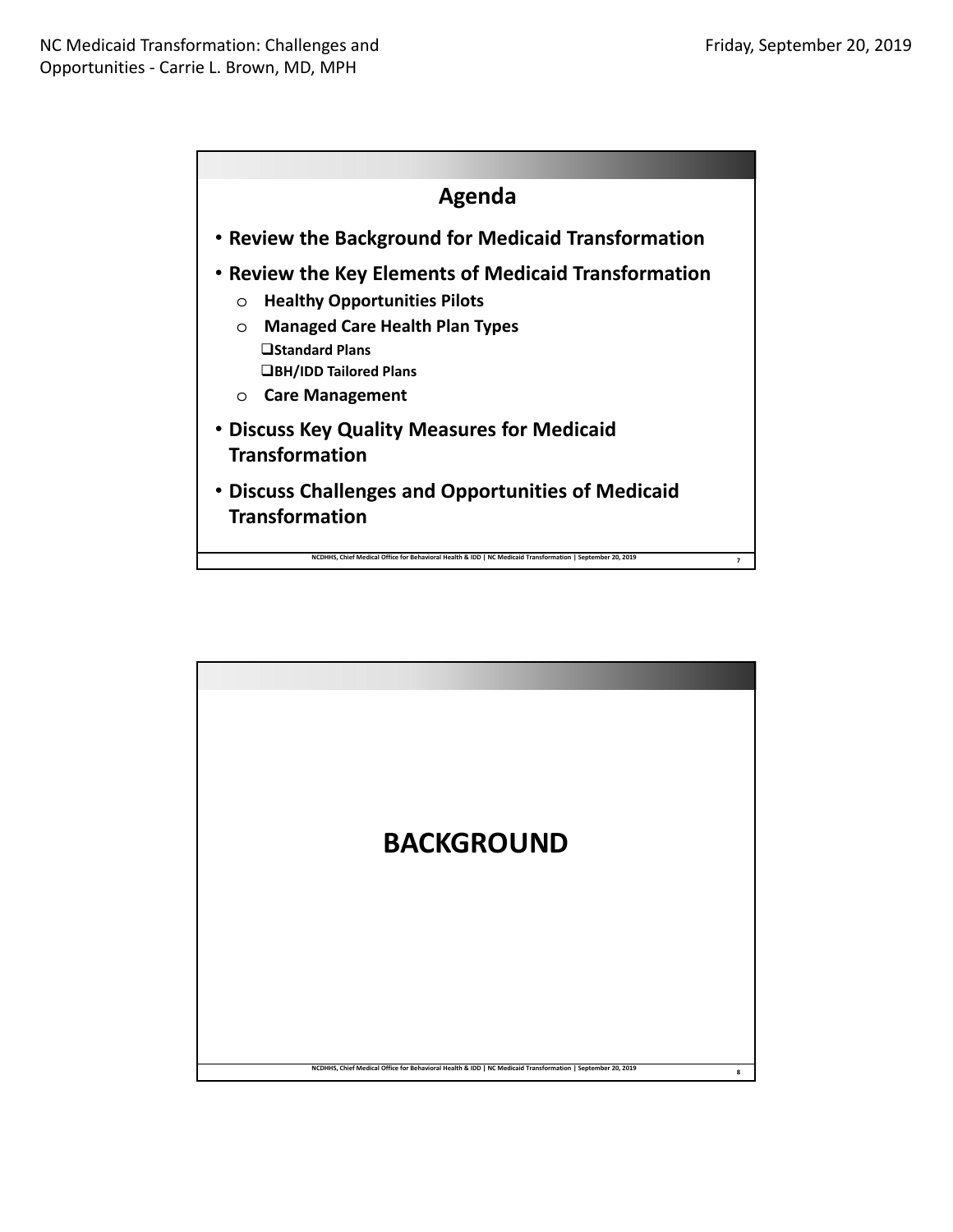

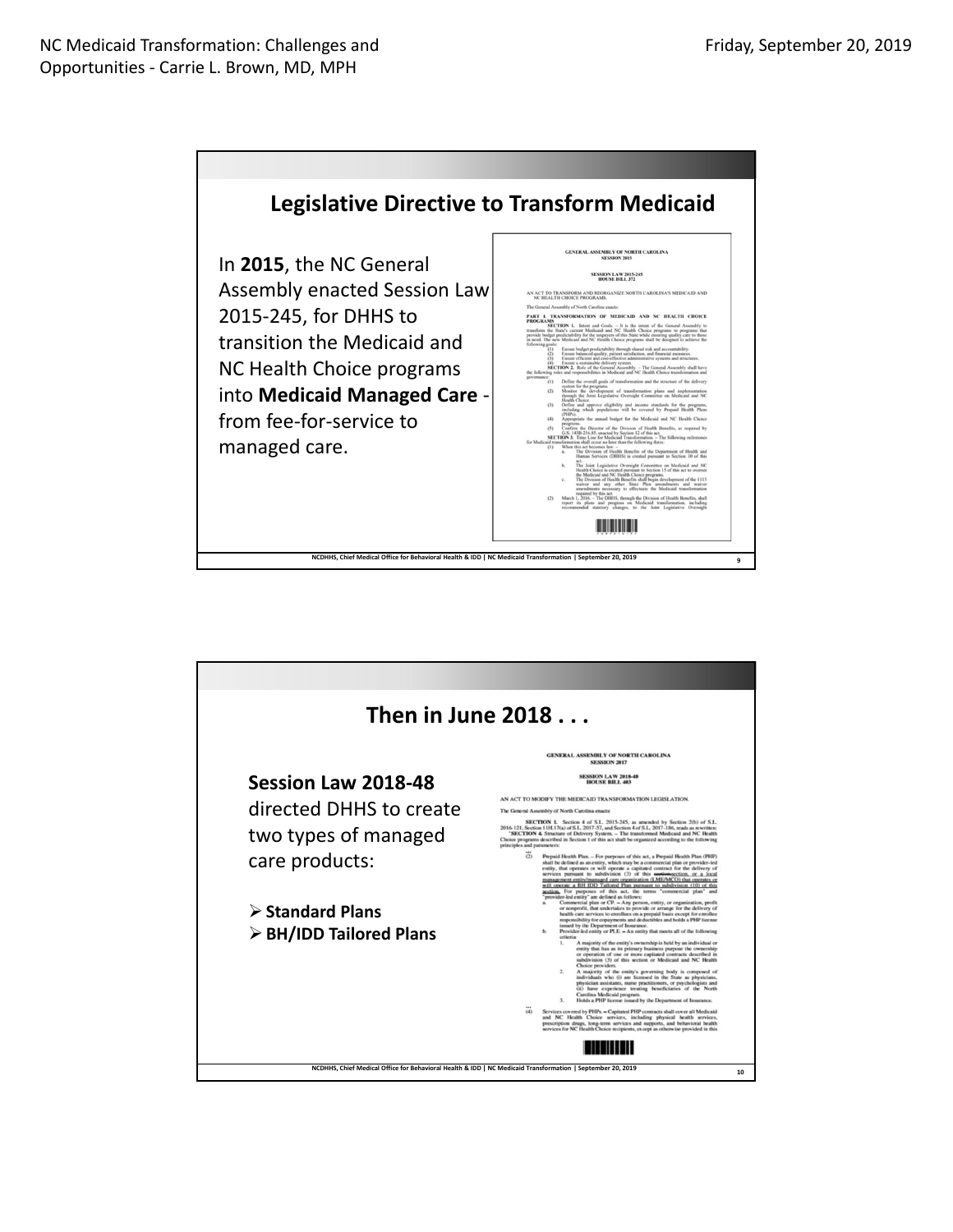

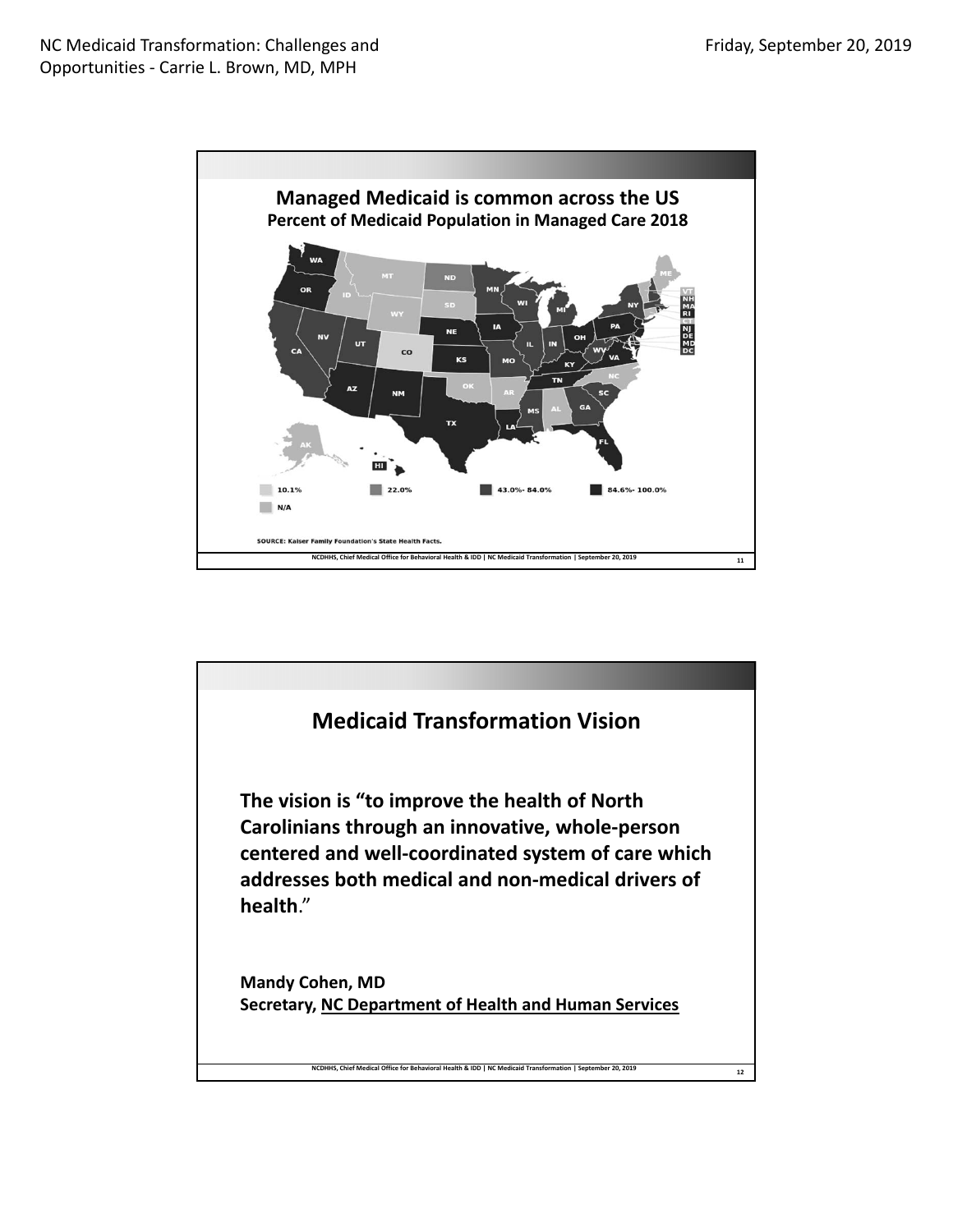

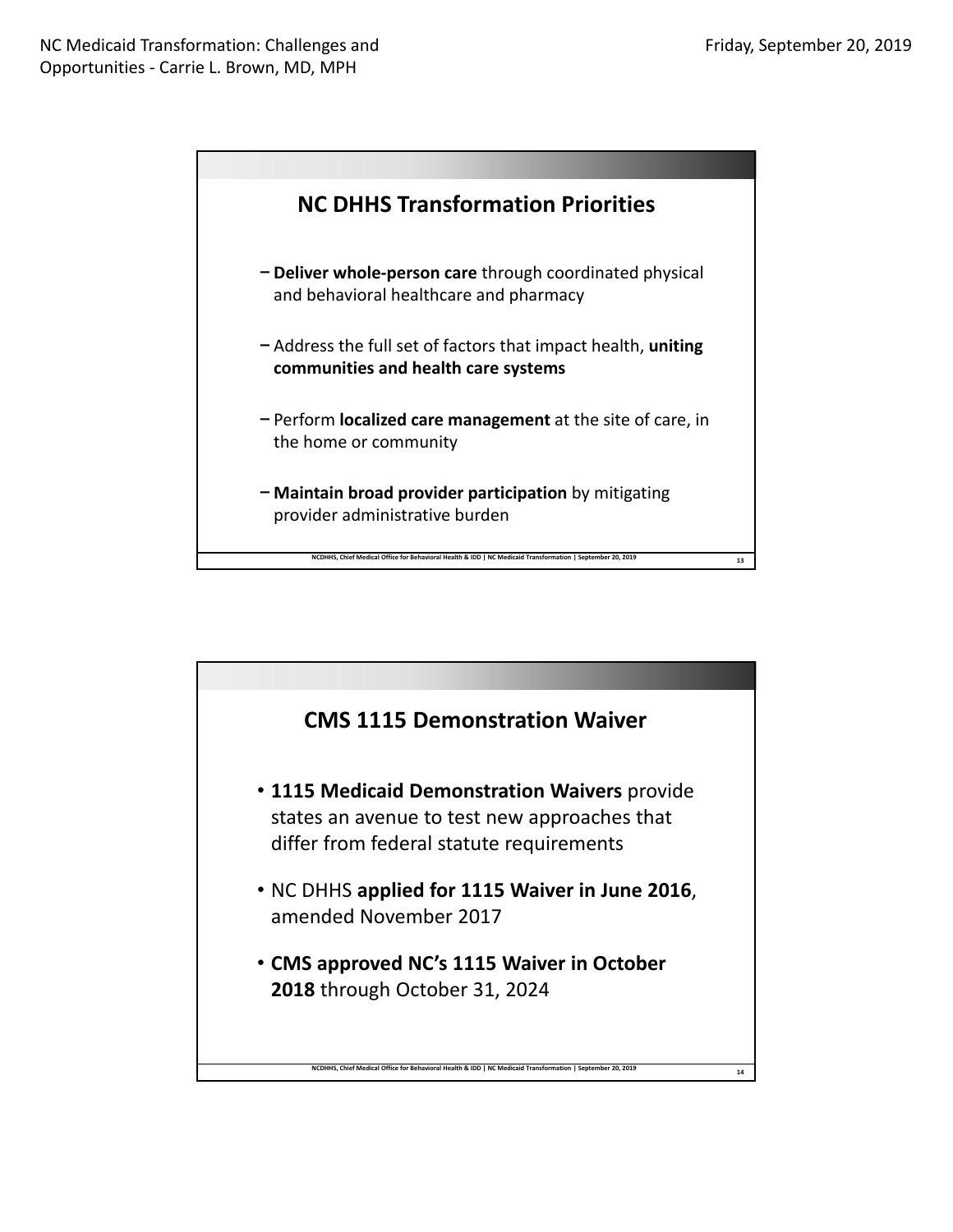

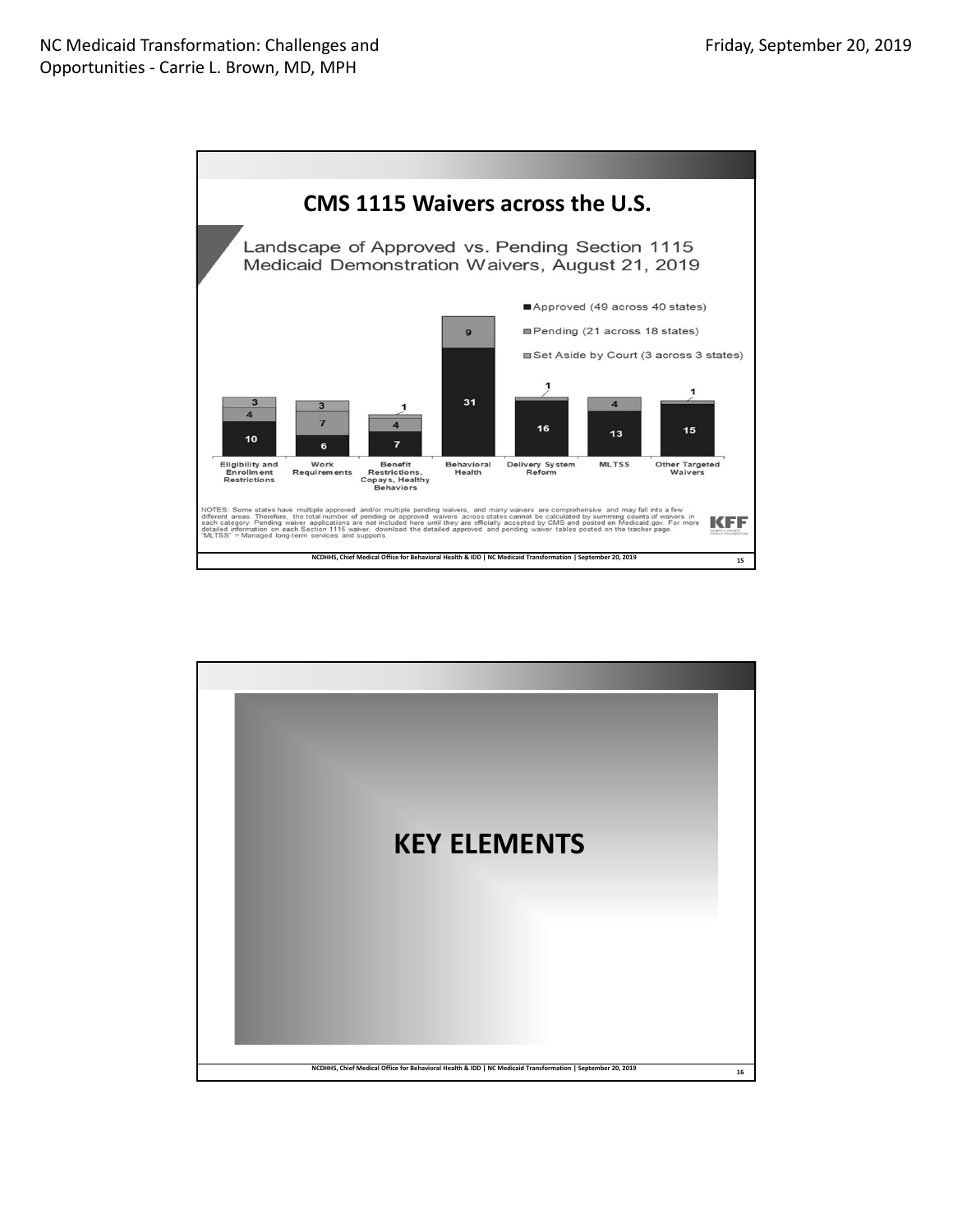

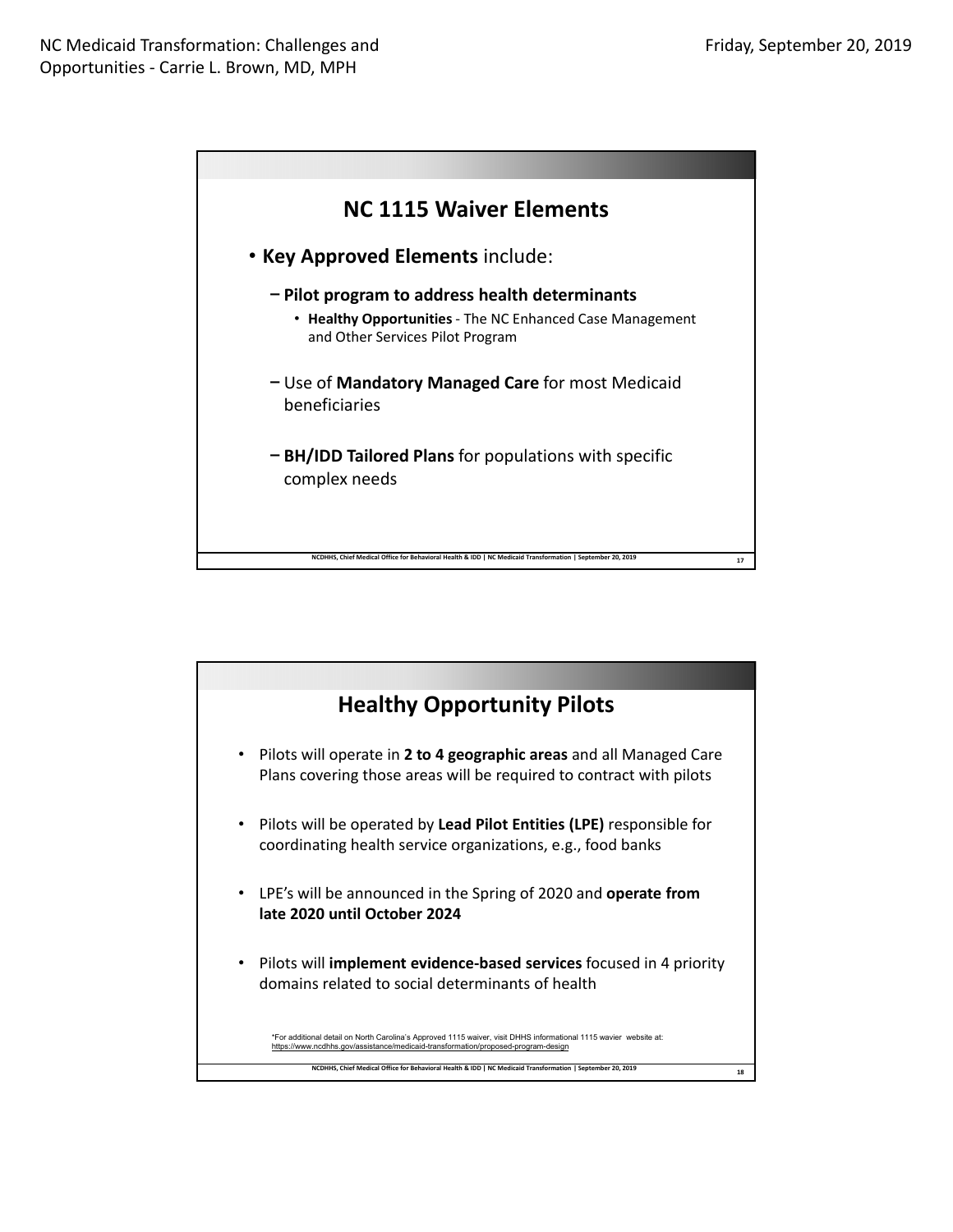

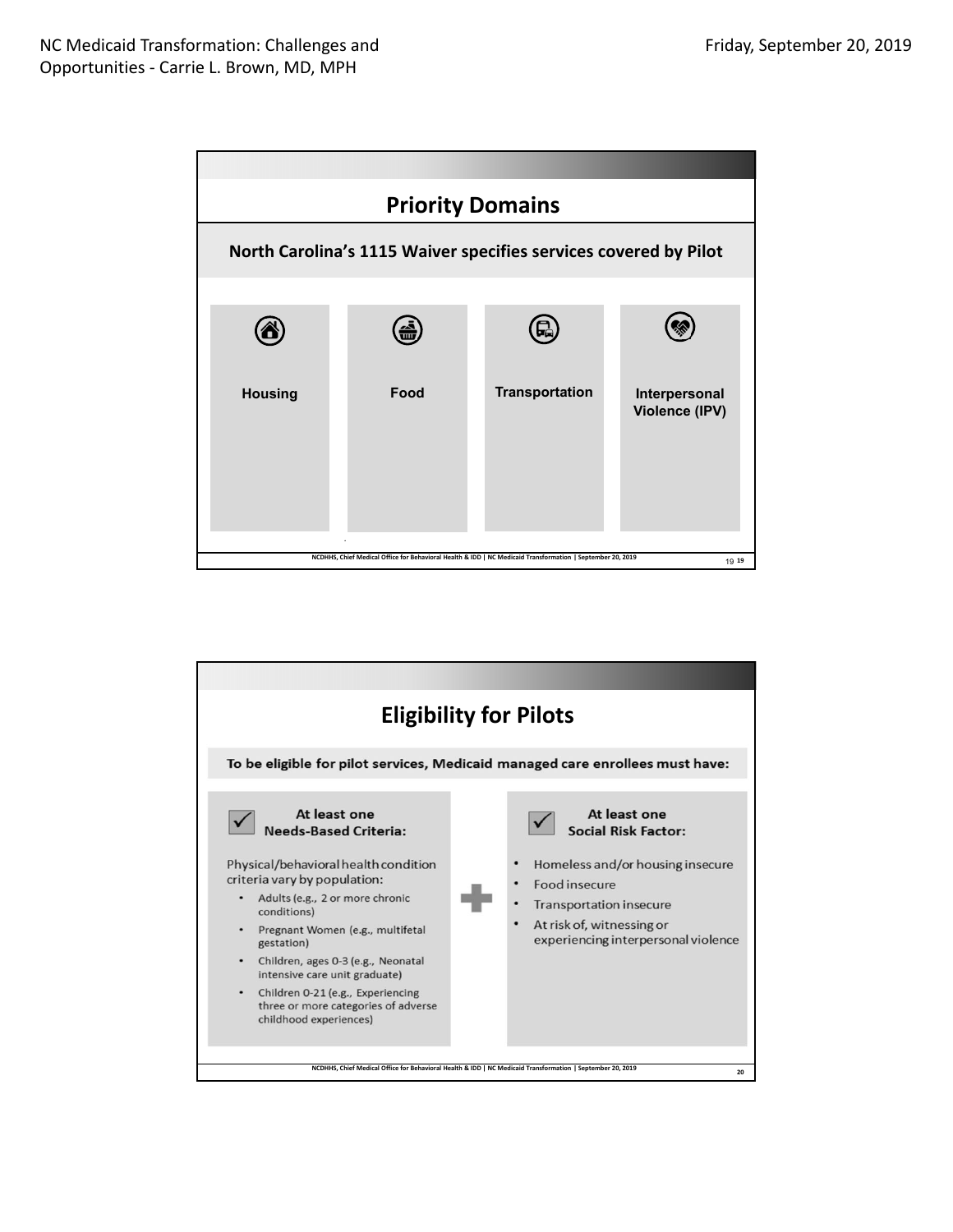## **Evidence Based Services Available through Pilots**

| <b>Priority Domain</b> | <b>Overview of Approved Services</b>                                                                       |
|------------------------|------------------------------------------------------------------------------------------------------------|
| Housing                | Targeted tenancy support and sustaining services<br>٠                                                      |
|                        | Housing quality and safety improvements<br>٠                                                               |
|                        | One-time payments to secure housing (e.g., first month's rent and security<br>deposit)                     |
|                        | Short-term post hospitalization housing                                                                    |
| Food                   | Linkages to community-based food services (e.g., Supplemental Nutrition<br>٠                               |
|                        | Assistance Program (SNAP)/Women, Infants and Children (WIC) application<br>support, food bank referrals)   |
|                        | Nutrition and cooking coaching/counseling                                                                  |
|                        | Healthy food boxes<br>٠                                                                                    |
|                        | Medically tailored meal delivery<br>٠                                                                      |
| Transportation         | Linkages to transportation resources<br>٠                                                                  |
|                        | Payment for transit to support access to Pilot services, including:<br>$\bullet$                           |
|                        | <b>Public transit</b><br>$\bigcirc$                                                                        |
|                        | Taxis, in areas with limited public transit infrastructure<br>$\circ$                                      |
| Interpersonal          | Linkages to legal services for interpersonal violence (IPV) related issues                                 |
| Violence/Toxic         | Services to help individuals leave a violent environment and connect with                                  |
| <b>Stress</b>          | behavioral health resources                                                                                |
|                        | Evidence-based parenting support programs<br>٠                                                             |
|                        | Evidence-based home visiting services<br>٠                                                                 |
|                        |                                                                                                            |
|                        | NCDHHS, Chief Medical Office for Behavioral Health & IDD   NC Medicaid Transformation   September 20, 2019 |

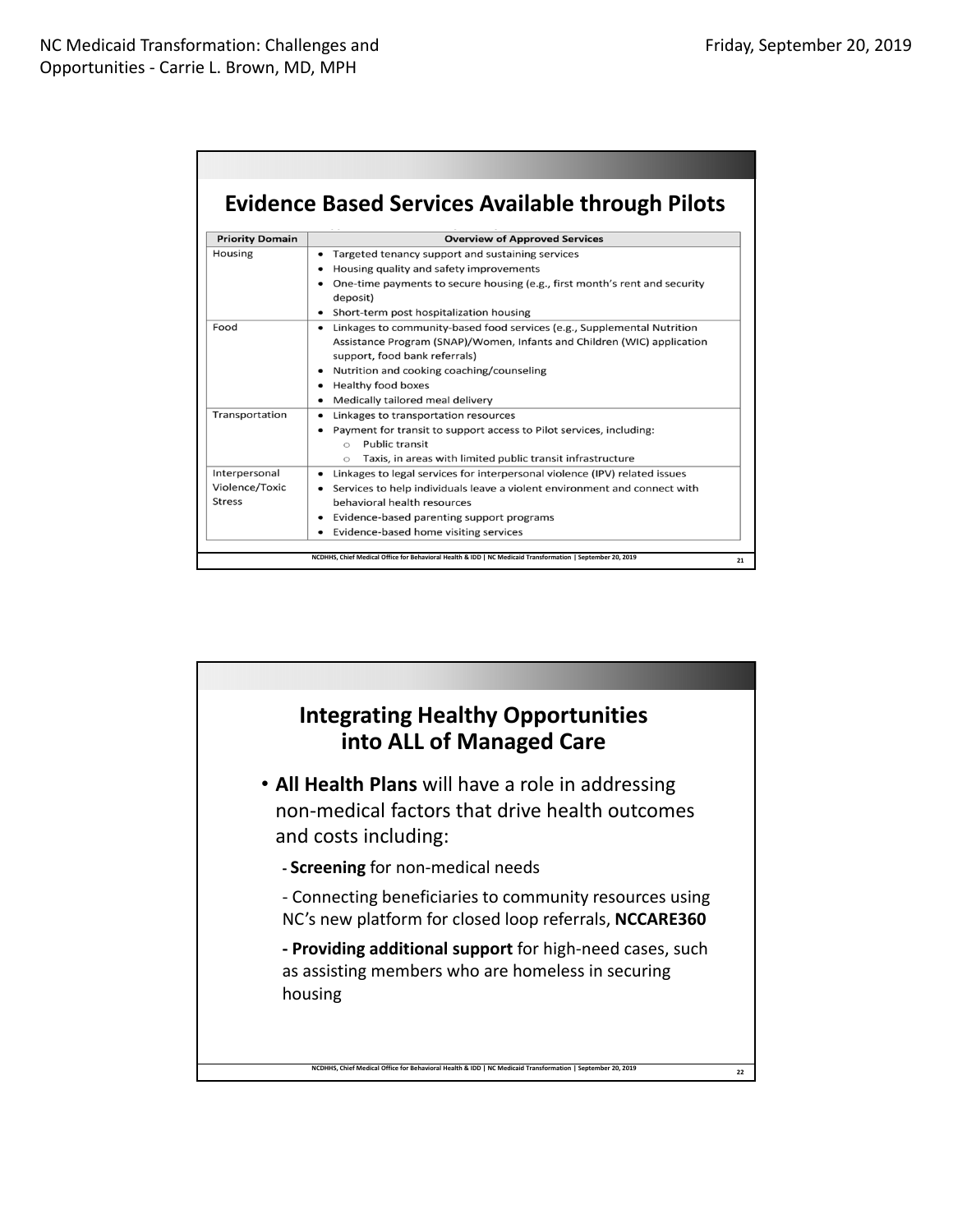

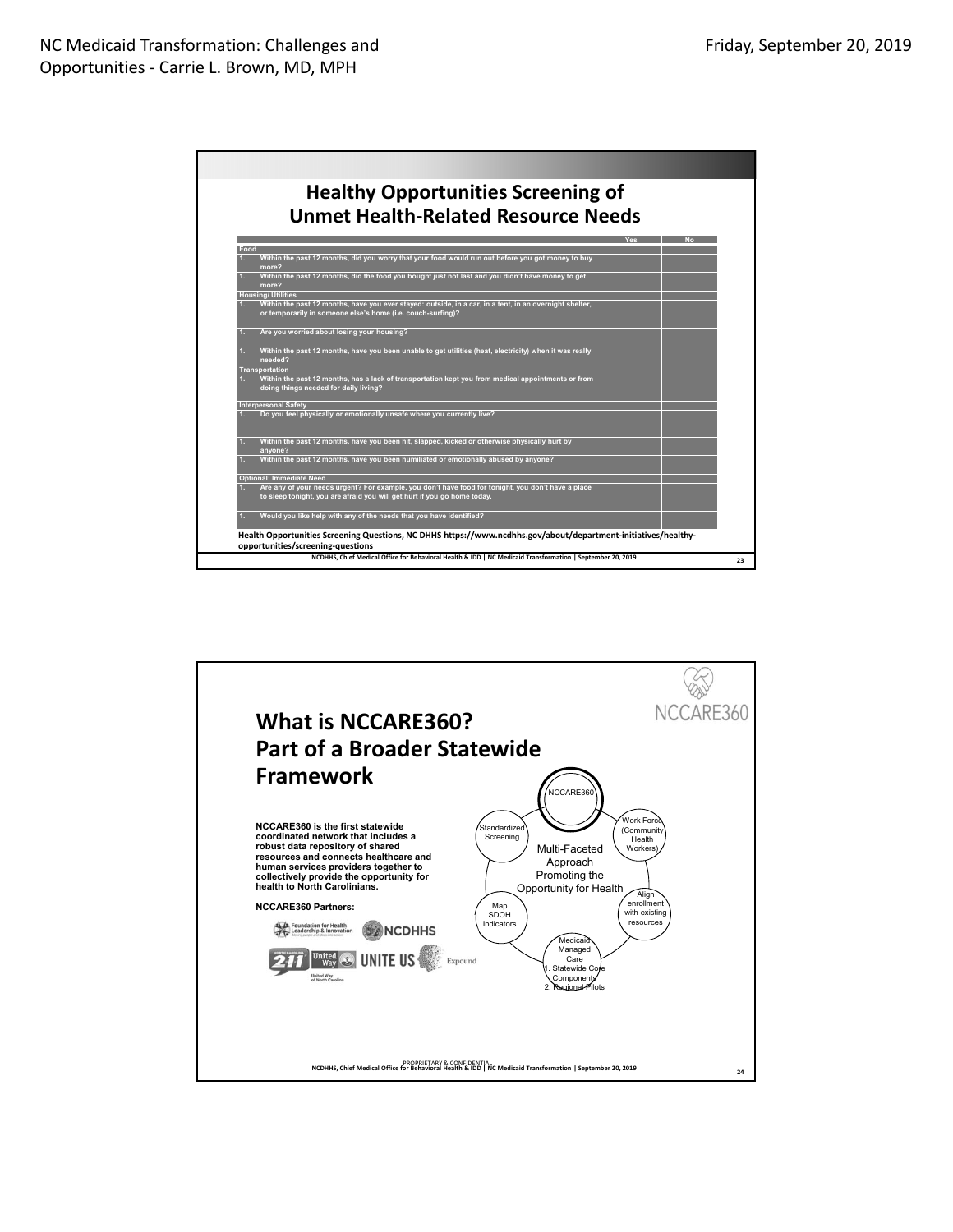|                                                   | <b>Three Functions of NCCARE 360</b>                                                                                                                                              |                      |                                                         | NCCARE360 |
|---------------------------------------------------|-----------------------------------------------------------------------------------------------------------------------------------------------------------------------------------|----------------------|---------------------------------------------------------|-----------|
|                                                   | <b>Functionality</b>                                                                                                                                                              | <b>Partner</b>       | <b>Timeline</b>                                         |           |
| <b>Resource Directory</b>                         | Directory of statewide<br>resources that will<br>include a call center<br>with dedicated<br>navigators, a data team<br>verifying resources,<br>and text and chat<br>capabilities. | Expound              | Completed<br>Summer 2019                                |           |
| <b>Data Repository</b>                            | APIs integrate resource<br>directories across the<br>state to share resource<br>data.                                                                                             | <b>I'll unite us</b> | Phased Approach                                         |           |
| <b>Referral &amp; Outcomes</b><br><b>Platform</b> | An intake and referral<br>platform to connect<br>people to community<br>resources and allow for<br>a feedback loop.                                                               |                      | Rolled out by county<br>January 2019 -<br>December 2020 |           |
|                                                   | PROPRIETARY & CONFIDENTIAL<br>NCDHHS, Chief Medical Office for Behavioral Health & IDD   NC Medicaid Transformation   September 20, 2019                                          |                      |                                                         | 25        |

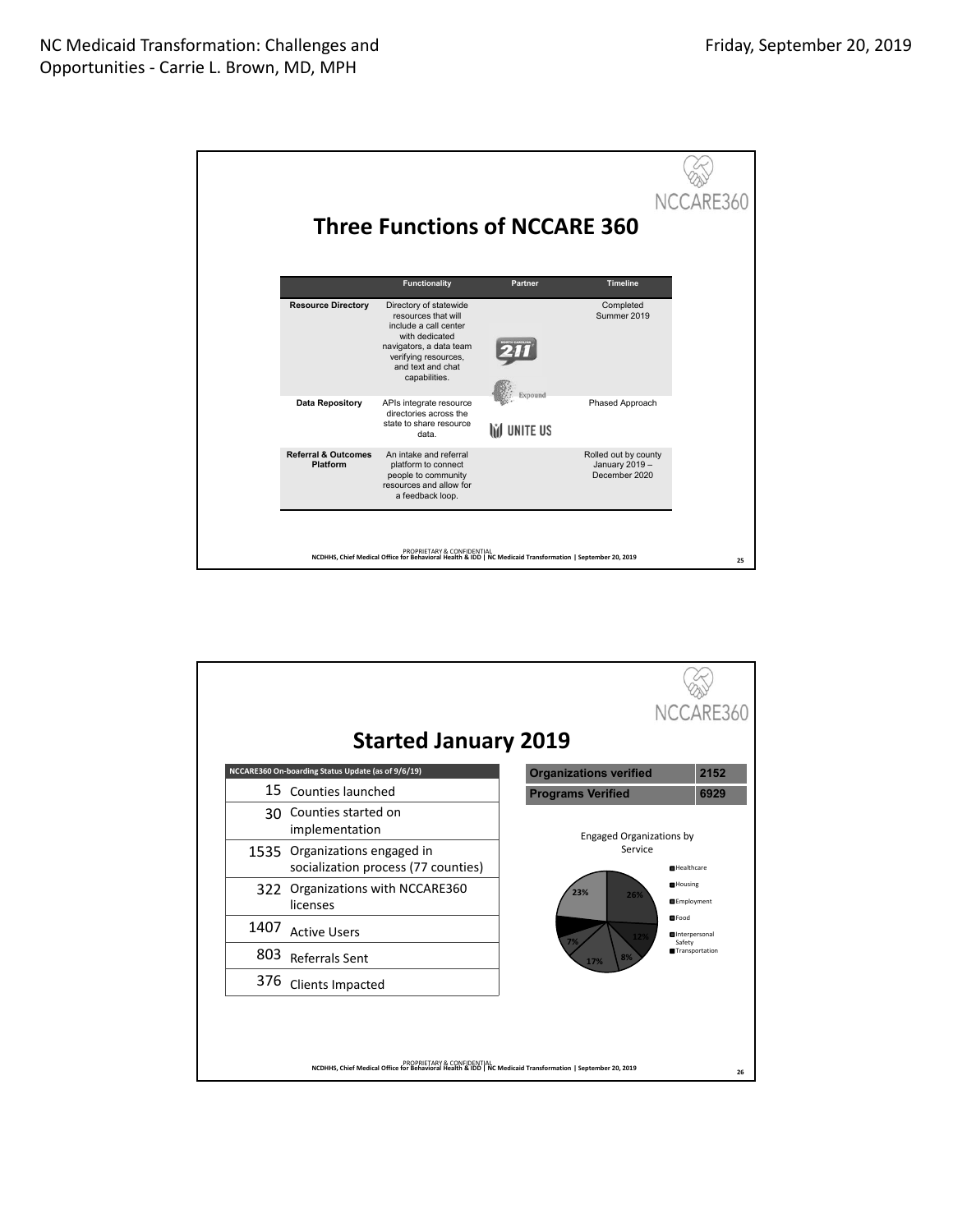

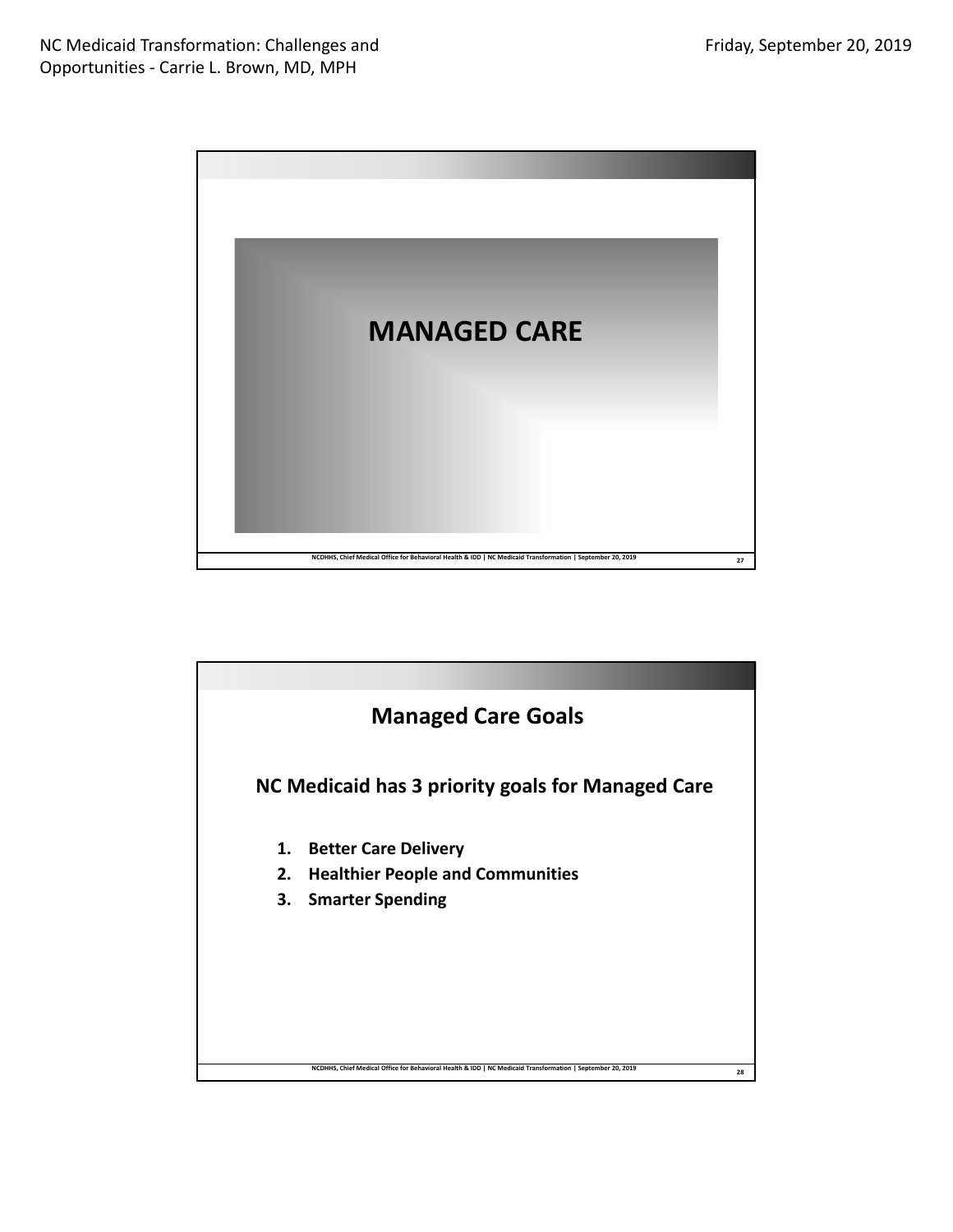

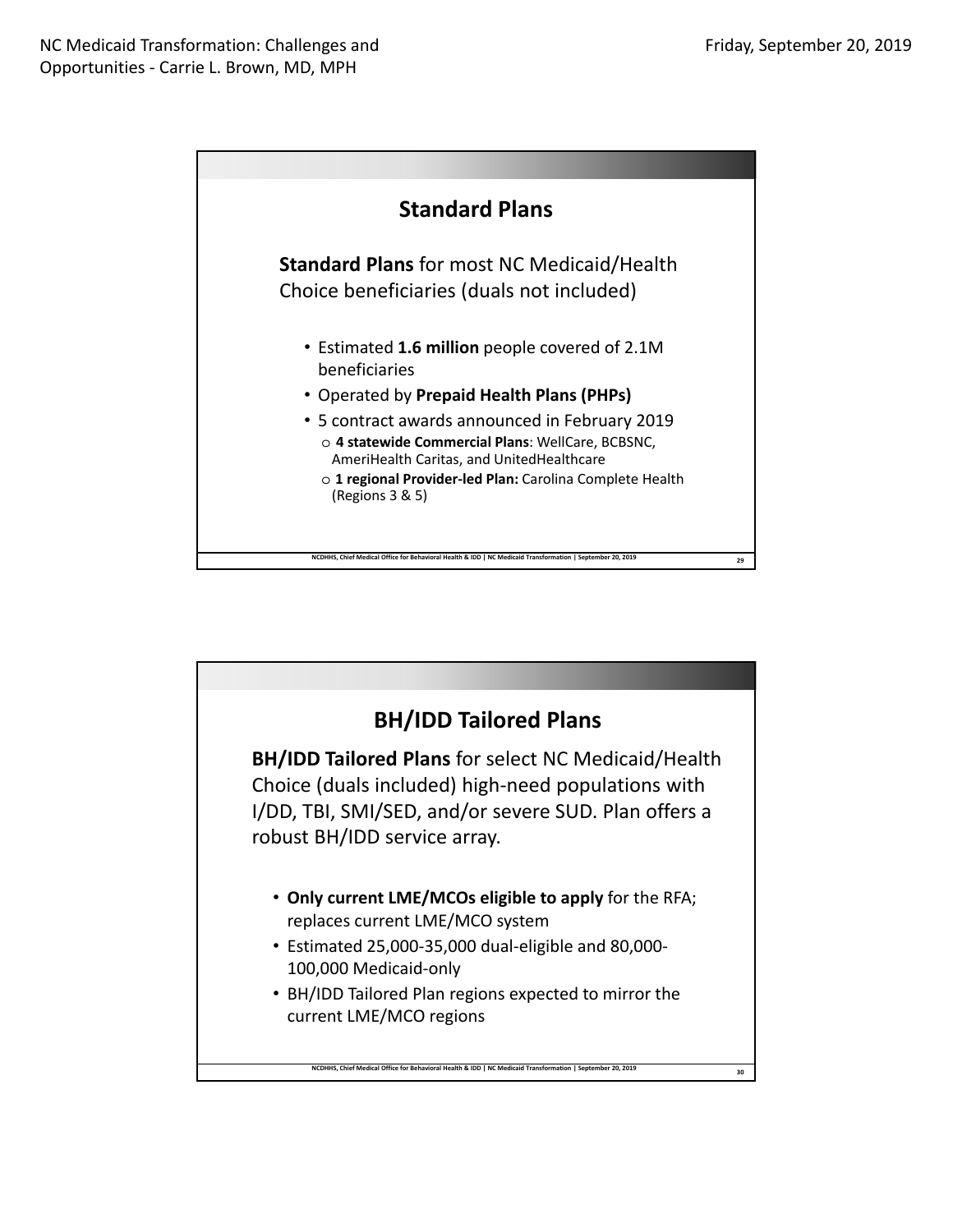Г

| Timeline                        | <b>Milestone</b>                                                                                         |
|---------------------------------|----------------------------------------------------------------------------------------------------------|
| October 2018                    | 1115 waiver approved                                                                                     |
| February 2019                   | Standard Plan contracts awarded                                                                          |
| <b>June - July 2019</b>         | Enrollment Broker (EB) sends Phase 1<br>enrollment packages; open enrollment<br>begins                   |
| Summer 2019                     | Standard Plans contract with providers and<br>meet network adequacy                                      |
| February 2020                   | Managed Care Standard Plans launch in<br>ALL REGIONS                                                     |
| <b>Tentatively July</b><br>2021 | <b>Behavioral Health and</b><br>Intellectual/Developmental Disability (BH<br>I/DD) Tailored Plans Launch |

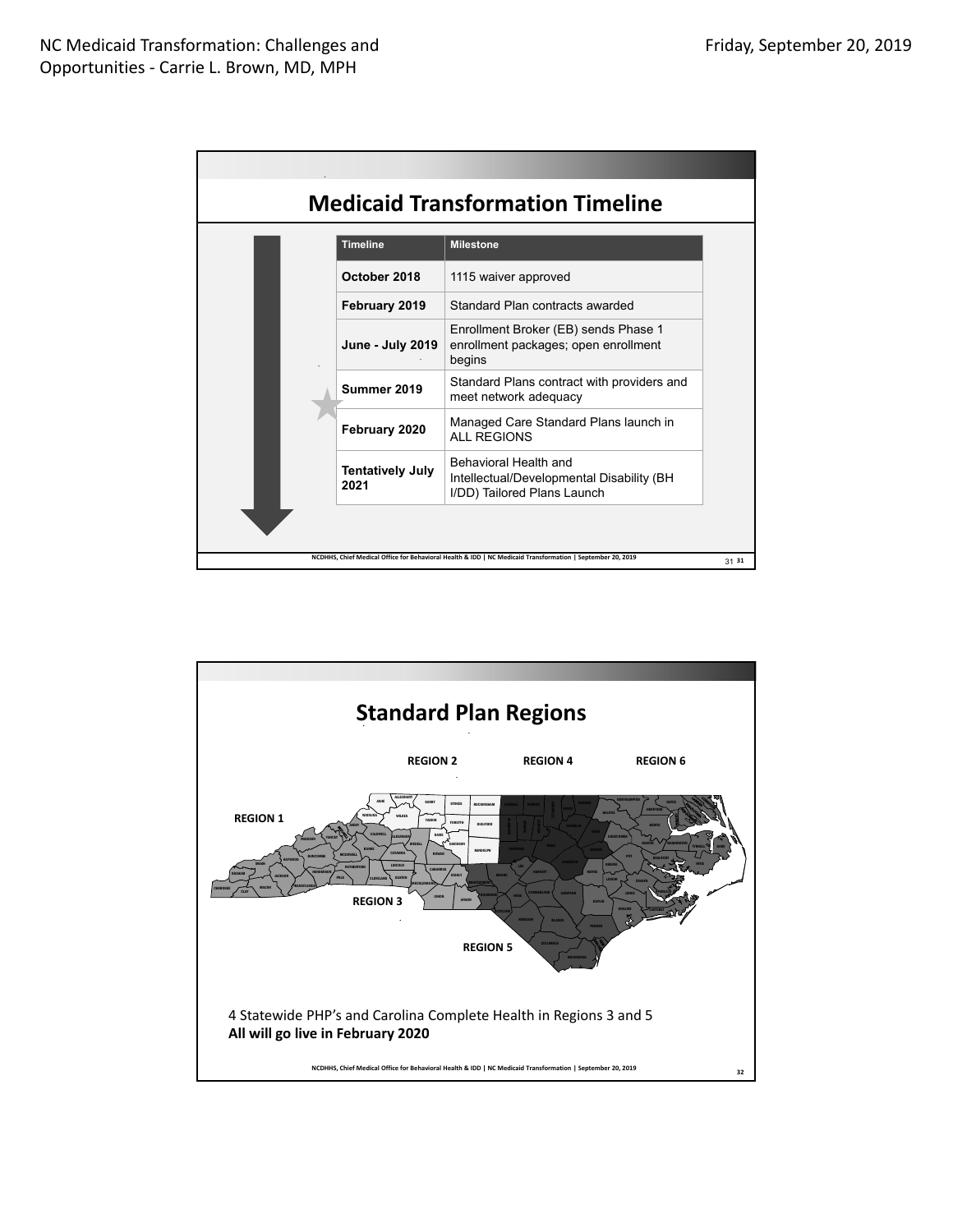

|                        |                                                                                                            | <b>LME/MCOs Differ from Tailored Plans</b>                               |
|------------------------|------------------------------------------------------------------------------------------------------------|--------------------------------------------------------------------------|
|                        | <b>CURRENT</b>                                                                                             | <b>FUTURE</b>                                                            |
| <b>Scope</b>           | Behavioral Health, IDD                                                                                     | Behavioral Health, IDD,<br>Physical, Pharmacy                            |
| <b>Waiver Entity</b>   | Pre-paid Inpatient<br>Health Plan                                                                          | Prepaid Health Plan                                                      |
| <b>Waiver Type</b>     | 1915(b)(c) <sup>3</sup>                                                                                    | $1115/1915(c)$ <sup>3</sup>                                              |
| <b>Health Home</b>     | Does not exist in<br>1915(b)(c)                                                                            | New Tailored Plan Health<br>Home                                         |
| <b>Designation</b>     | <b>IME-MCOs exist based</b><br>on current legislation                                                      | <b>Tailored Plans selected</b><br>based on requirements in<br><b>RFA</b> |
| operate under the 1115 | <sup>3</sup> Includes TBI waiver; managed care implementation the (c) waiver will                          |                                                                          |
|                        | NCDHHS, Chief Medical Office for Behavioral Health & IDD   NC Medicaid Transformation   September 20, 2019 |                                                                          |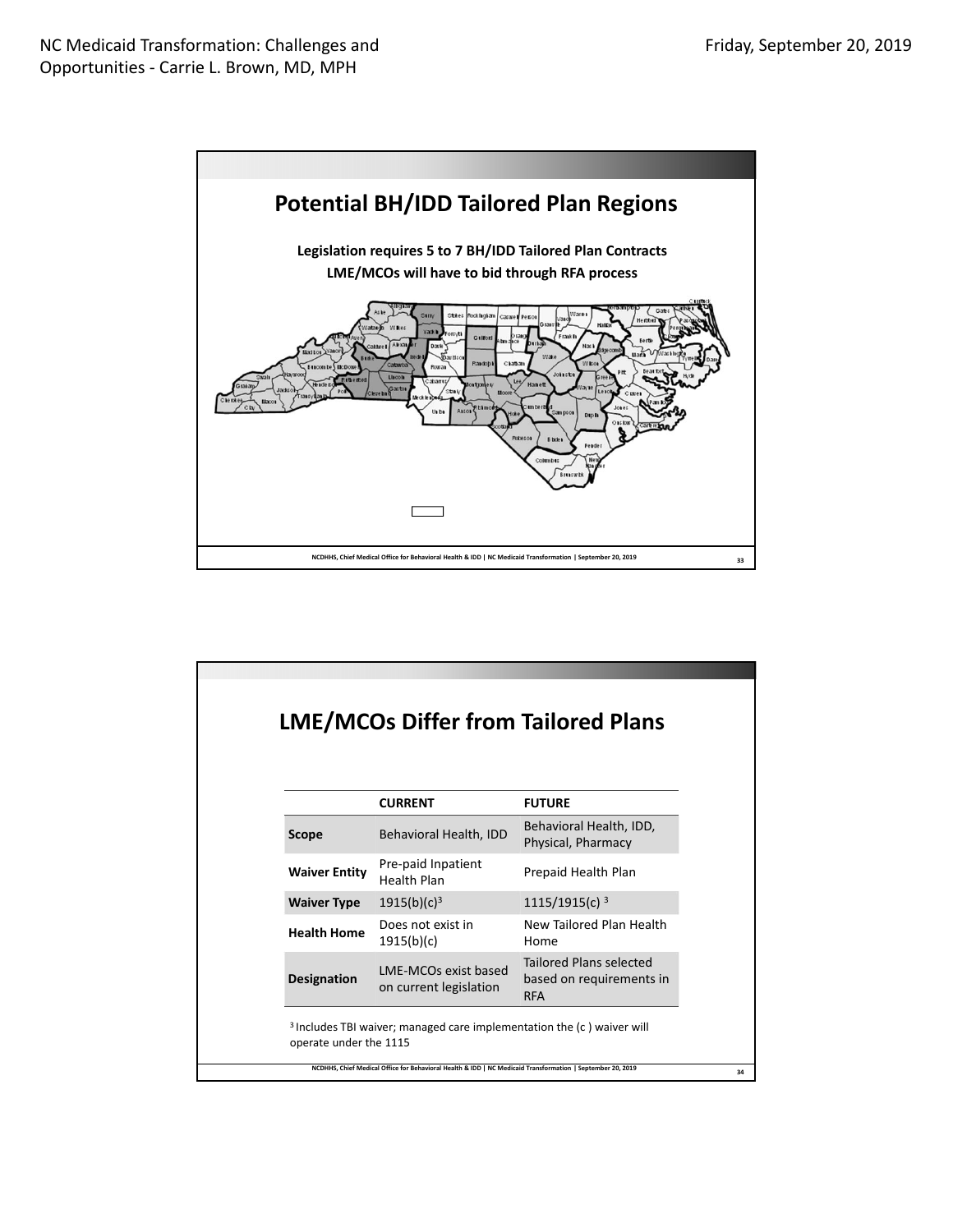|                                                                                                           | <b>Benefits in Both Standard and Tailored Plans</b>                                                        |  |
|-----------------------------------------------------------------------------------------------------------|------------------------------------------------------------------------------------------------------------|--|
| <b>Benefits</b>                                                                                           | <b>Additional Information</b>                                                                              |  |
| <b>Hospital Inpatient and Outpatient</b>                                                                  | Also ED care on-hospital clinic services, physician services and<br>telemedicine                           |  |
| <b>EPSDT</b>                                                                                              |                                                                                                            |  |
| <b>Selected Behavioral Health</b>                                                                         |                                                                                                            |  |
| Pharmacy                                                                                                  | <b>Prescription Drugs</b>                                                                                  |  |
| Labs/X-rays                                                                                               |                                                                                                            |  |
| Physicians                                                                                                | <b>Pediatric/Family NPs</b>                                                                                |  |
| <b>Nursing Facilities</b>                                                                                 | Up to 90 days, then beneficiaries transition back to Fee-For-<br><b>Service Medicaid</b>                   |  |
| Ancillary                                                                                                 | PT, OT, ST, Respiratory, Dietary Counseling                                                                |  |
| <b>Ambulance</b>                                                                                          |                                                                                                            |  |
| <b>Private Duty Nursing</b>                                                                               | Also Hospice, Personal Care, DME, Home Infusion                                                            |  |
| Vision                                                                                                    |                                                                                                            |  |
| Services EXCLUDED from managed care: PACE, School Services,<br>CDSA services, Dental, Glasses Fabrication |                                                                                                            |  |
|                                                                                                           | NCDHHS, Chief Medical Office for Behavioral Health & IDD   NC Medicaid Transformation   September 20, 2019 |  |

| <b>Behavioral Health Services in Both Standard and Tailored Plans</b>                                      |                                                                                               |  |
|------------------------------------------------------------------------------------------------------------|-----------------------------------------------------------------------------------------------|--|
| <b>Behavioral Health Services</b>                                                                          | <b>Example</b>                                                                                |  |
| Inpatient                                                                                                  | Includes current IMD option                                                                   |  |
| Crisis                                                                                                     | Mobile Crisis, Facility Based Crisis<br>(Adult and Youth)                                     |  |
| Outpatient                                                                                                 | Clinic and ED                                                                                 |  |
| Partial Hospitalization                                                                                    |                                                                                               |  |
| Substance Use Disorder                                                                                     | Ambulatory Detox, Non-Hospital<br>Detox, Medical Detox, ADATC, and<br><b>Opioid Treatment</b> |  |
| Research-based Intensive Behavioral<br>Therapy                                                             | ABA, TEACCH                                                                                   |  |
| <b>EPSDT</b>                                                                                               |                                                                                               |  |
| Peer Supports                                                                                              |                                                                                               |  |
| NCDHHS, Chief Medical Office for Behavioral Health & IDD   NC Medicaid Transformation   September 20, 2019 |                                                                                               |  |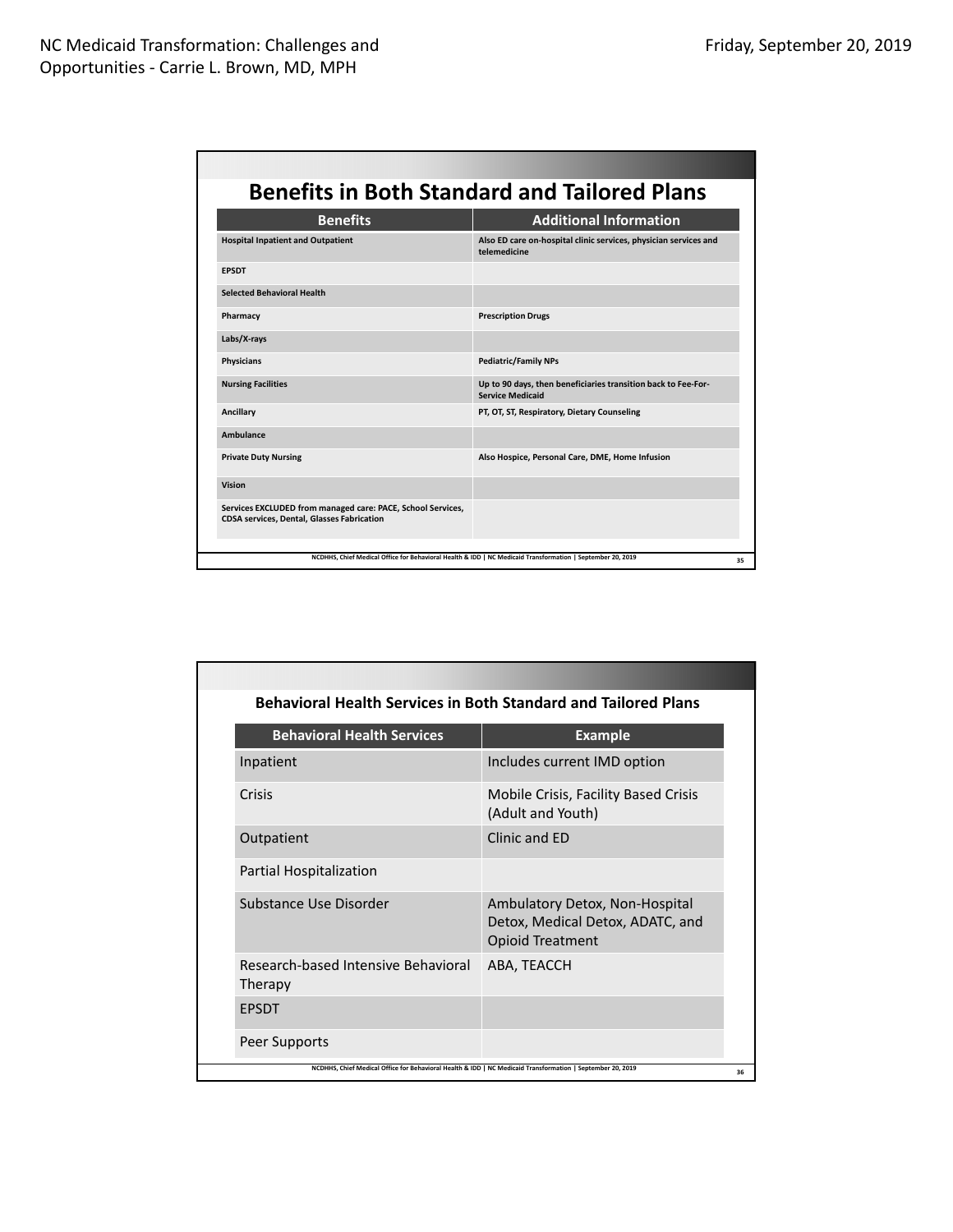

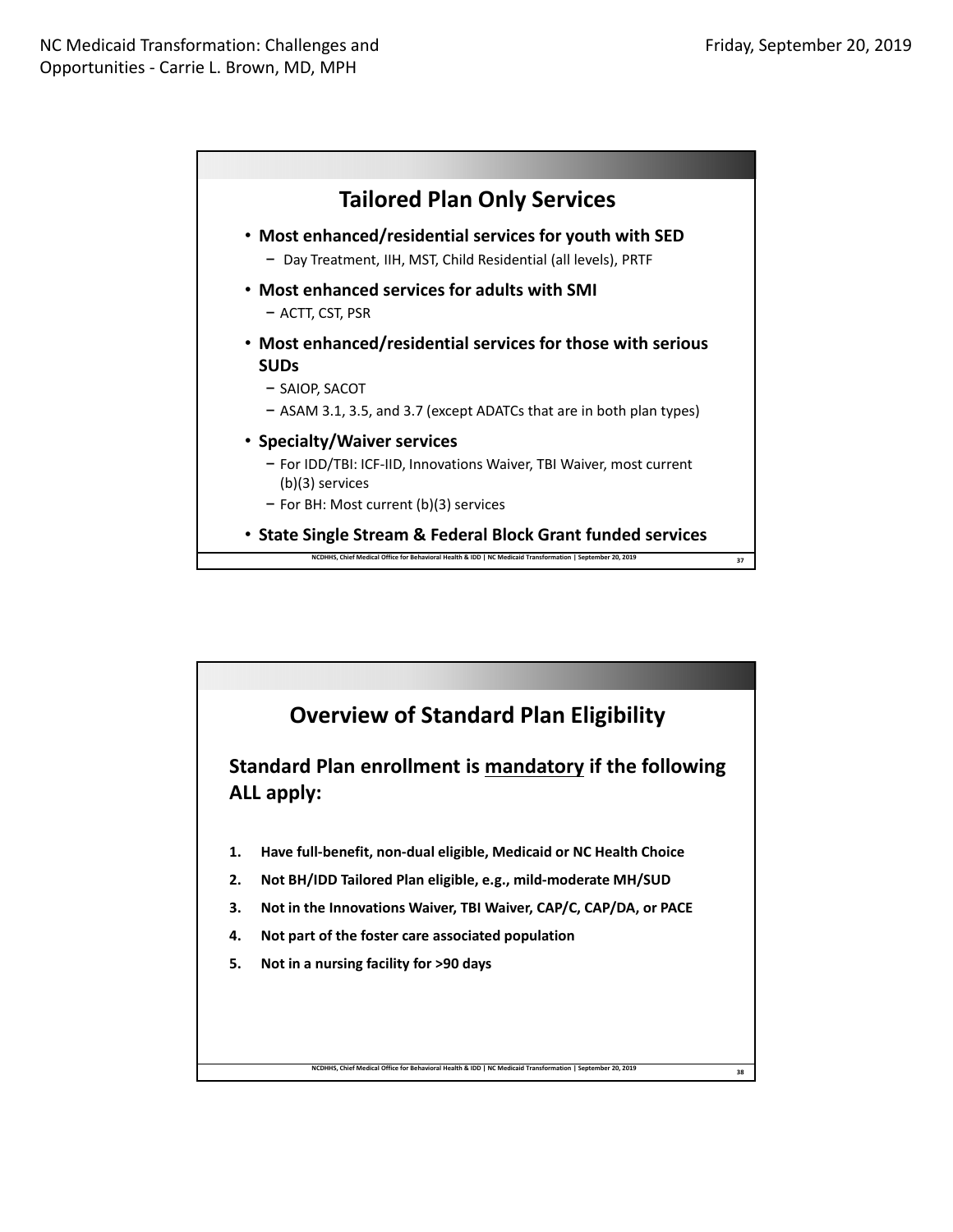

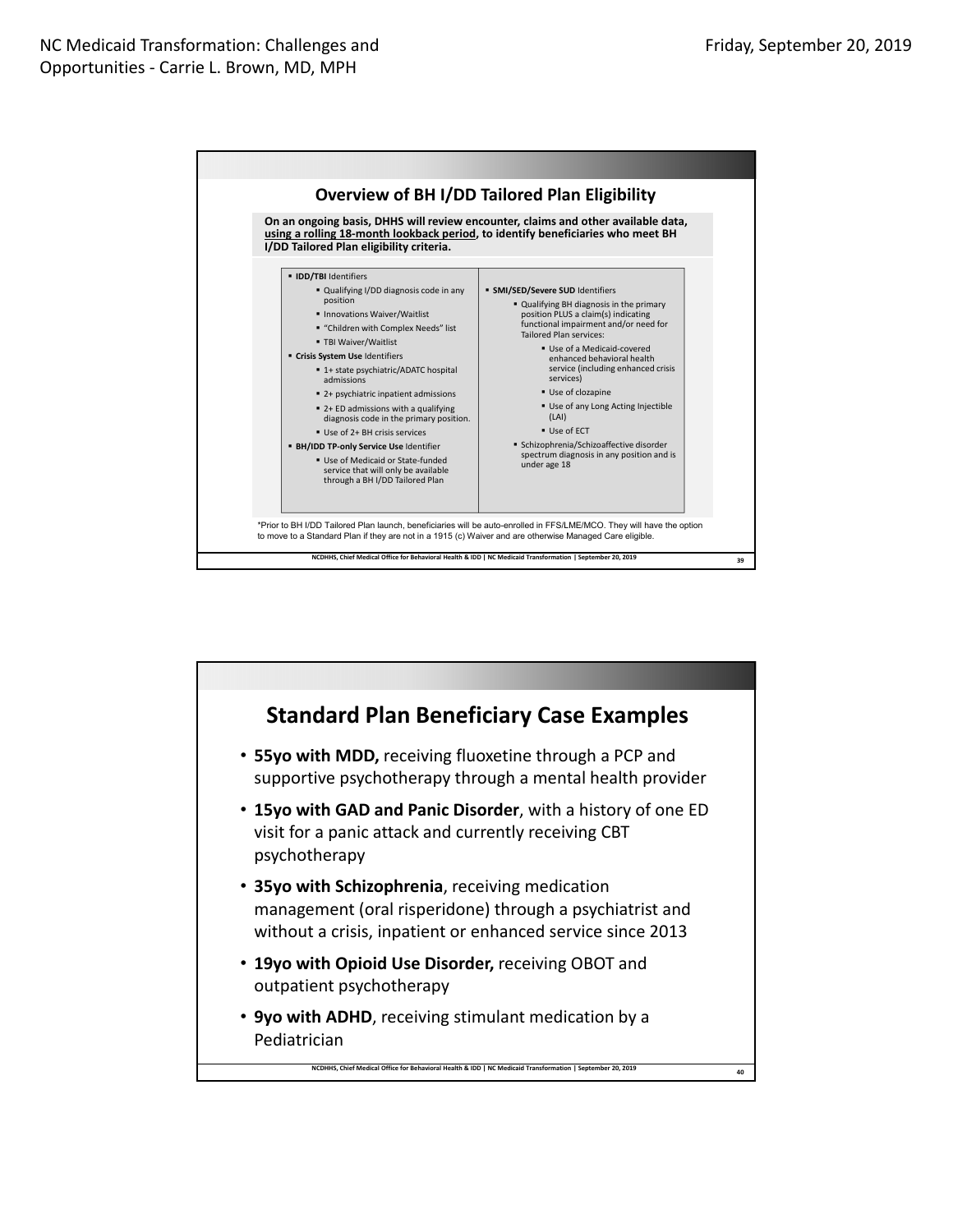

| DEPARTMENT OF<br><b>EALTH AND</b><br><b>IUMAN SERVICES</b>                                                    | Questions? Go to ncmedicaidplans.gov.<br>Or call us at 1-833-870-5500 (TTY: 1-833-870-5588).<br>7 a.m. to 5 p.m., Monday through Saturday. | <b>BH/IDD Tailored Plan Eligibility - Requests</b><br>Questions? Go to nomedicaldplans.gov.<br>NC DEPARTMENT OF<br>Or call us at 1-833-870-5500 (TTY: 1-833-870-5588).<br>HEALTH AND<br>7 a.m. to 5 p.m., Monday through Saturday.                                                                                                                                                                                                                                                    |
|---------------------------------------------------------------------------------------------------------------|--------------------------------------------------------------------------------------------------------------------------------------------|---------------------------------------------------------------------------------------------------------------------------------------------------------------------------------------------------------------------------------------------------------------------------------------------------------------------------------------------------------------------------------------------------------------------------------------------------------------------------------------|
| ision of Health Benefits                                                                                      | We can speak with you in other languages.                                                                                                  | We can speak with you in other languages.<br>Request to Stay in NC Medicaid Direct (Fee-for Service Medicaid) and<br><b>LME-MCO: Beneficiary Form</b>                                                                                                                                                                                                                                                                                                                                 |
| <b>MCO: Provider Form</b>                                                                                     | Request to Stay in NC Medicaid Direct (Fee for Service) and LME-                                                                           | 1. Contact information for person enrolled in NC Medicaid                                                                                                                                                                                                                                                                                                                                                                                                                             |
| 1. Beneficiary Demographic Information                                                                        |                                                                                                                                            | Fill out contact information for the person with NC Medicaid                                                                                                                                                                                                                                                                                                                                                                                                                          |
|                                                                                                               |                                                                                                                                            | Name (First, Middle, Last)<br>Date of Birth (Month/Day/Year)                                                                                                                                                                                                                                                                                                                                                                                                                          |
| Fill out the beneficiary demographic information and guardian/legally responsible person contact information. |                                                                                                                                            | <b>NC Medicaid ID Number</b>                                                                                                                                                                                                                                                                                                                                                                                                                                                          |
| Beneficiary Name (Last, First, M.I.)                                                                          |                                                                                                                                            | Phone number                                                                                                                                                                                                                                                                                                                                                                                                                                                                          |
| Date of Birth                                                                                                 | NC Medicaid ID Number                                                                                                                      | 2. Check all the needs below that apply to you:                                                                                                                                                                                                                                                                                                                                                                                                                                       |
| Guardian/Legally Responsible Person                                                                           | Guardian/Legally Responsible<br>Person Phone Number                                                                                        | Check if the need is related to developmental disability, mental illness, traumatic brain injury, or<br>substance use disorder. Please check all that apply. Tell us more about these needs. You may<br>submit your most recent documents (such as psychological evaluations, hospital discharge<br>summaries, or other assessments) to support this request. This will help us review your request<br>quicker. If you do not have documentation, we will reach out to your provider. |
| 2. Provider Submitting this Form                                                                              |                                                                                                                                            | □ Intellectual/developmental disability (I/DD)                                                                                                                                                                                                                                                                                                                                                                                                                                        |
|                                                                                                               |                                                                                                                                            | C Mental Illness                                                                                                                                                                                                                                                                                                                                                                                                                                                                      |
| Fill out the provider information                                                                             |                                                                                                                                            | C Traumatic Brain Injury                                                                                                                                                                                                                                                                                                                                                                                                                                                              |
| Provider Name (Last, First, M.I.)                                                                             | Telephone Number                                                                                                                           | C Substance Use Disorder                                                                                                                                                                                                                                                                                                                                                                                                                                                              |
| Provider Agency (if Applicable)                                                                               | NPI/Provider Identifier                                                                                                                    | If you checked off a need above, tell us more about the support you need because of your<br>disability/condition:                                                                                                                                                                                                                                                                                                                                                                     |
| Provider email                                                                                                |                                                                                                                                            |                                                                                                                                                                                                                                                                                                                                                                                                                                                                                       |
|                                                                                                               |                                                                                                                                            | Questions?<br>We can help. Go to nomedicaldplans.gov. Use the "chat" tool on the website. Or call us at 1-833-870-<br>5500 (TTY: 1-833-870-5588), 7 a.m. to 8 p.m., 7 days a week. The call is free. You will need your<br>Medicaid ID number.                                                                                                                                                                                                                                        |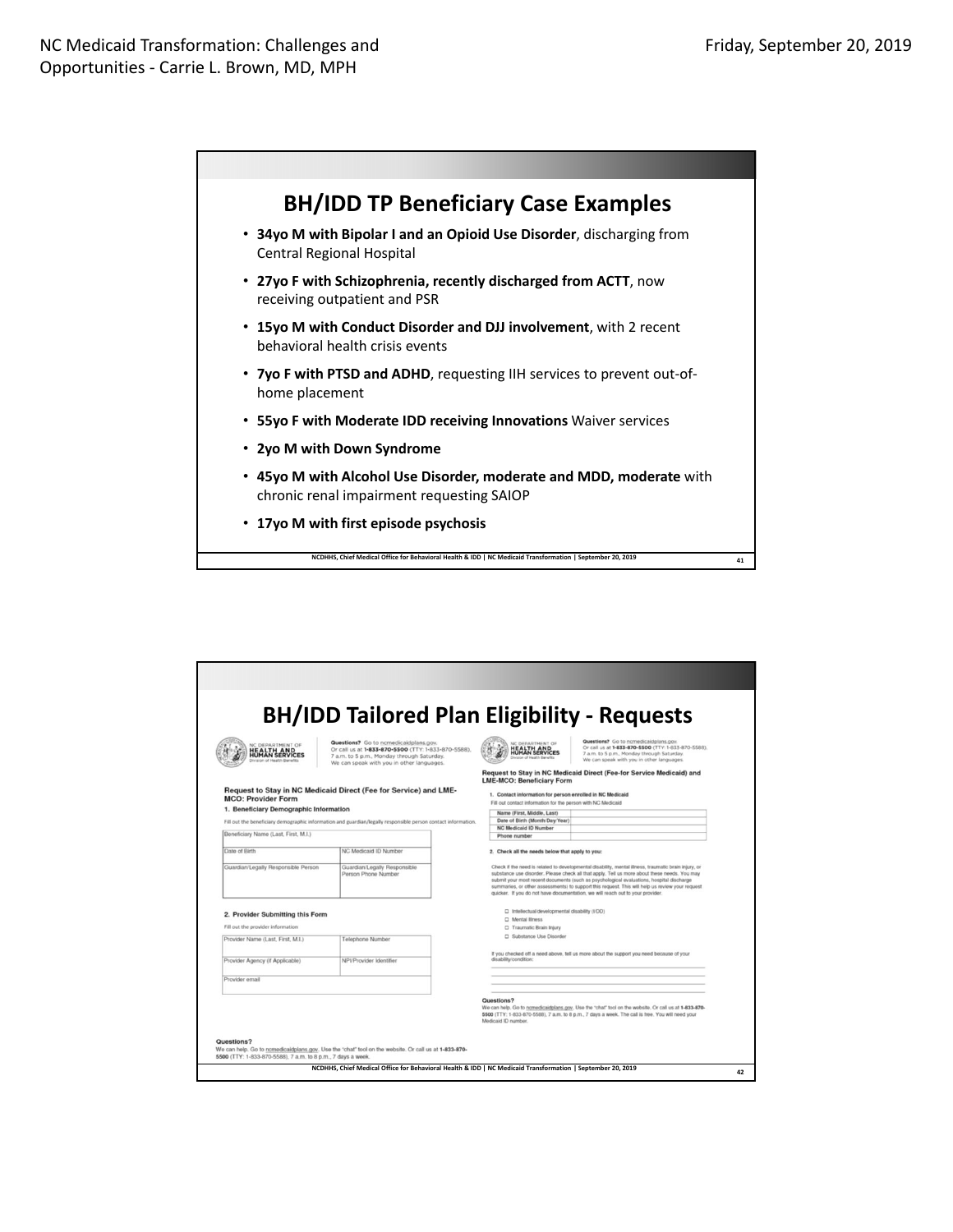

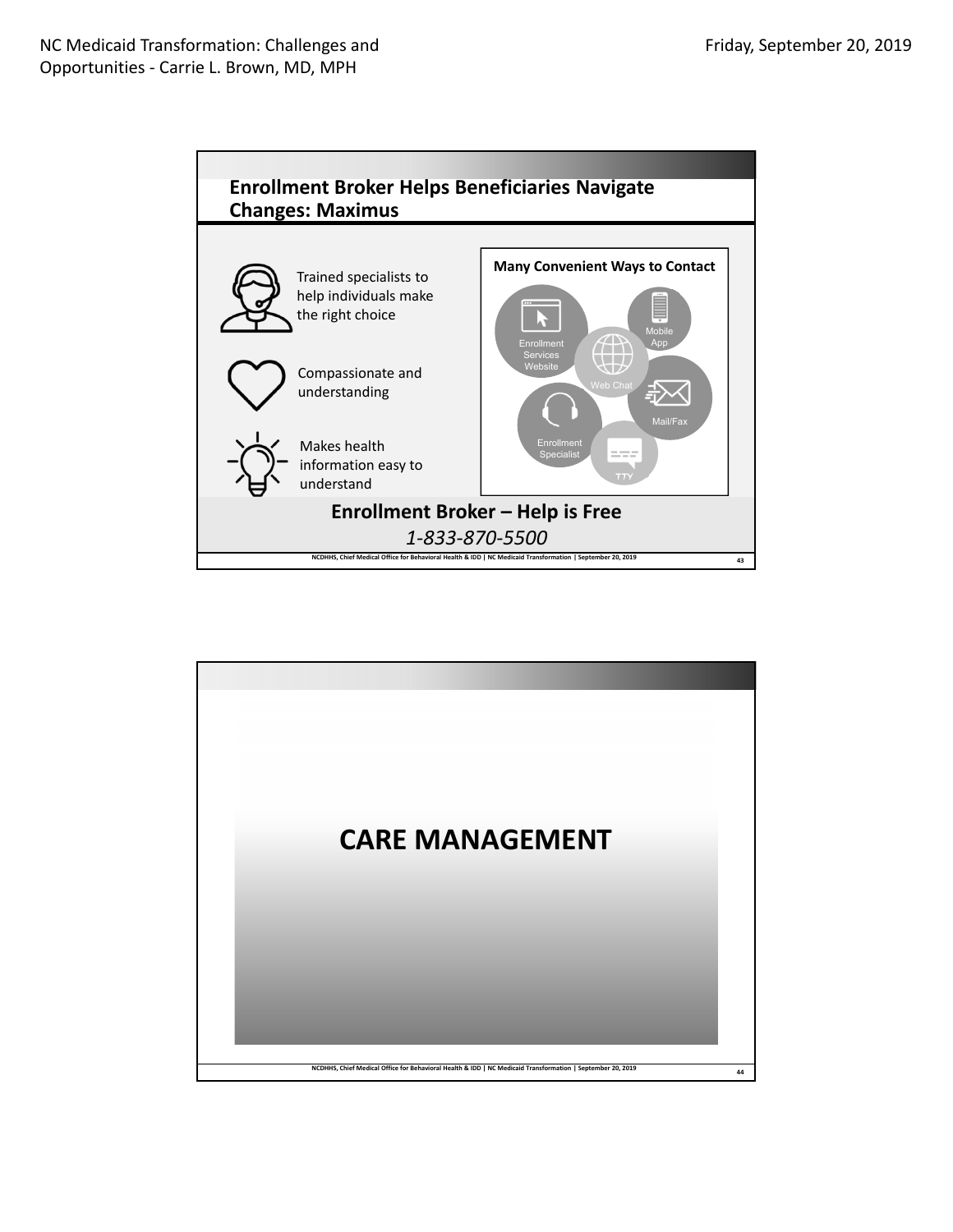

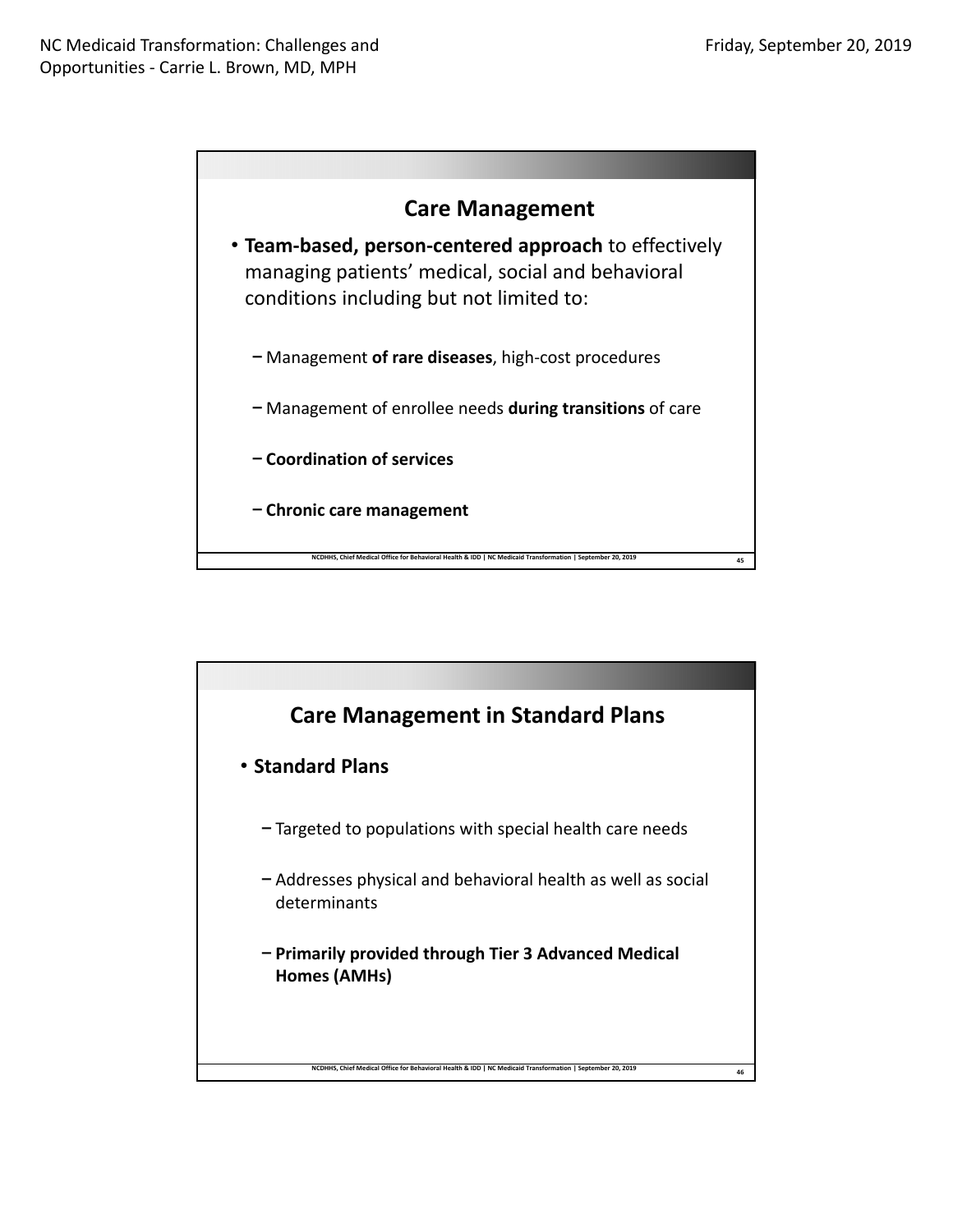

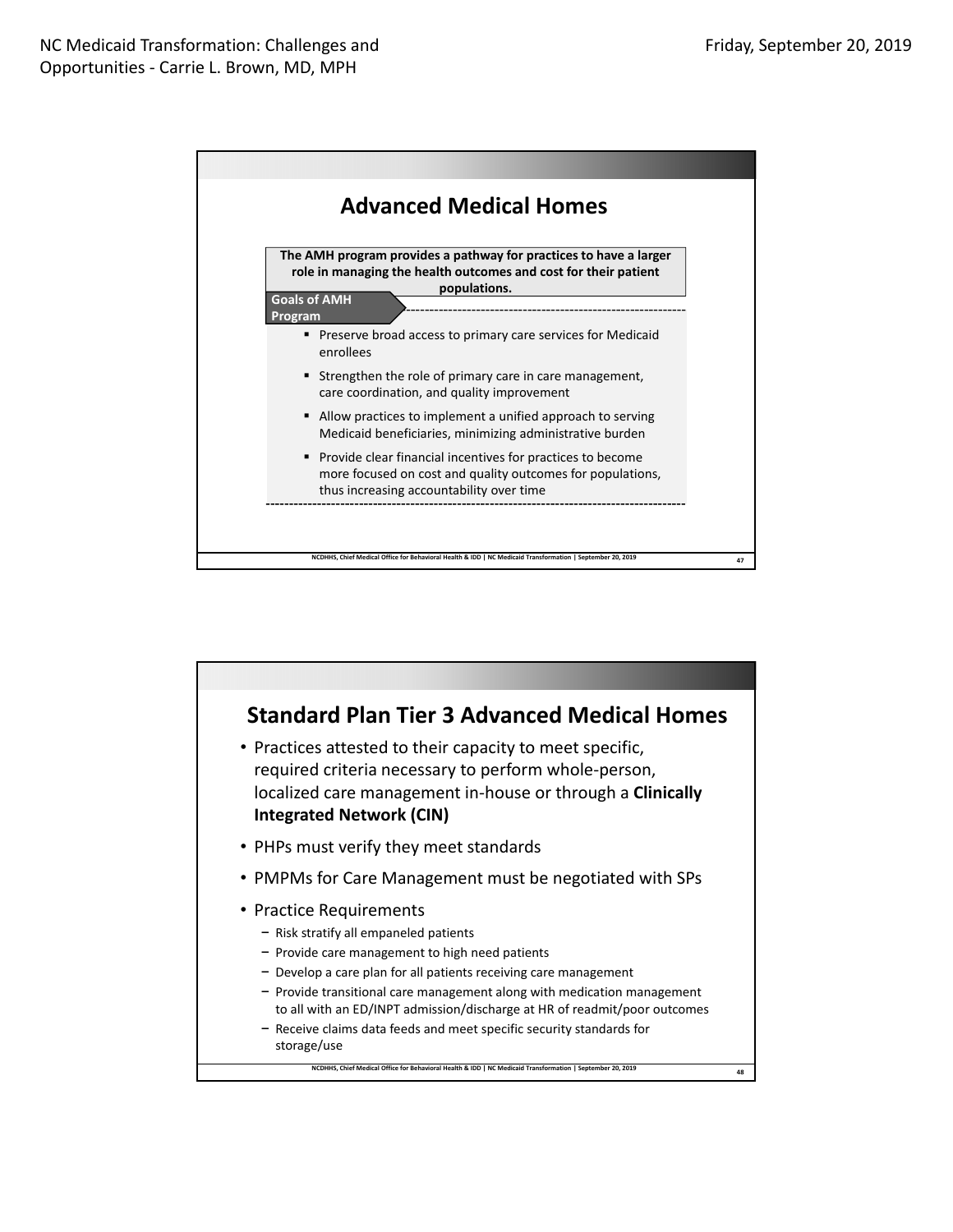

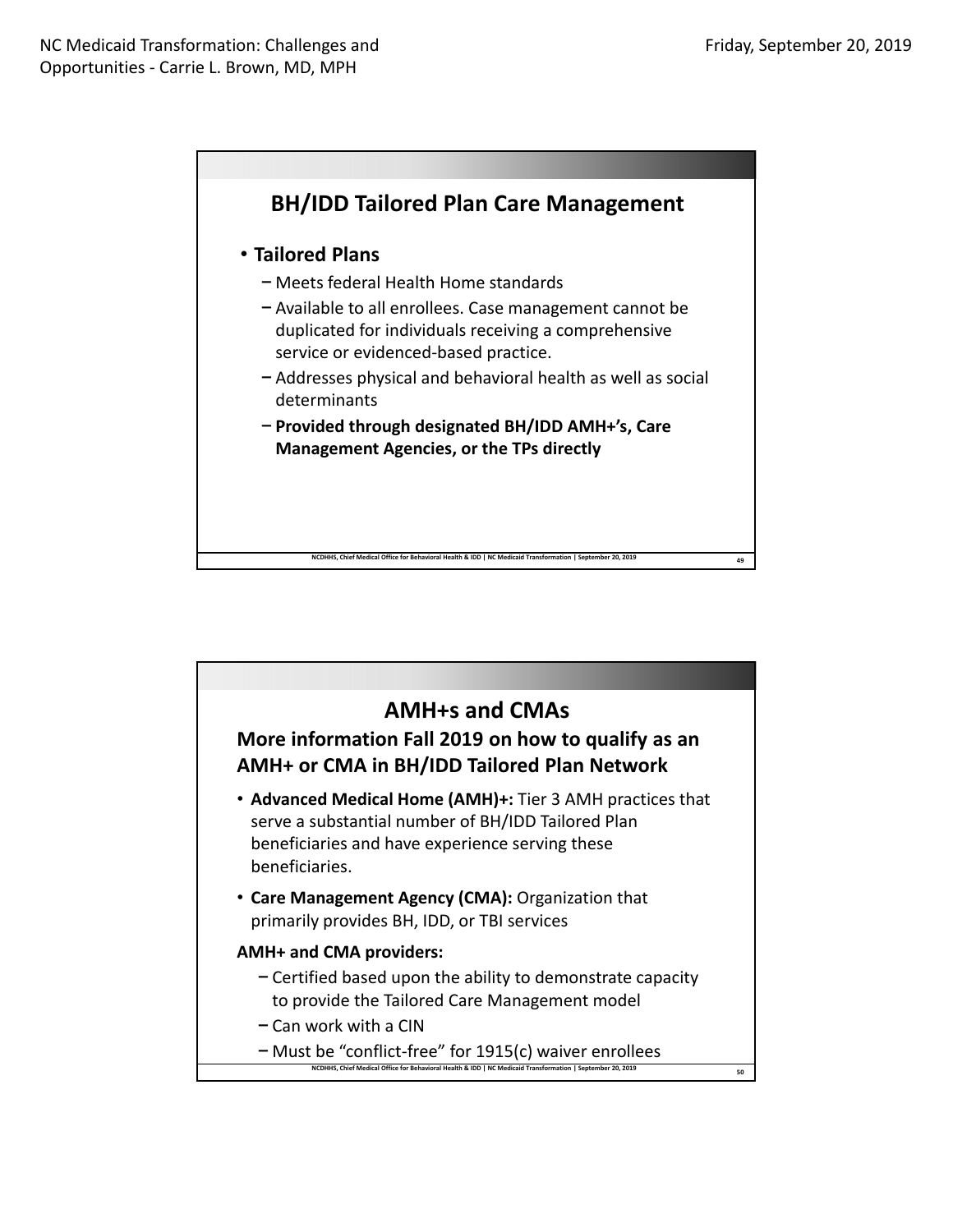

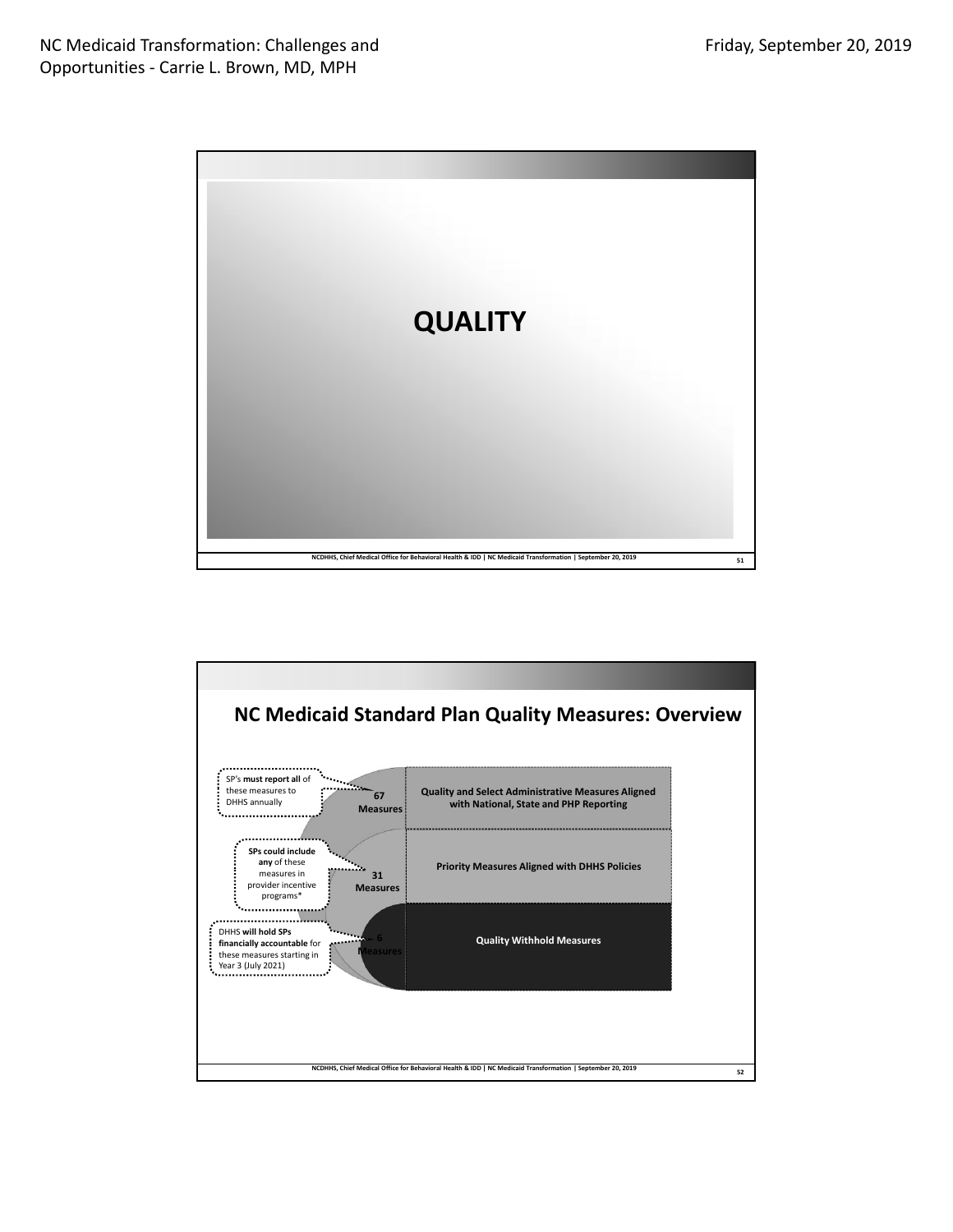

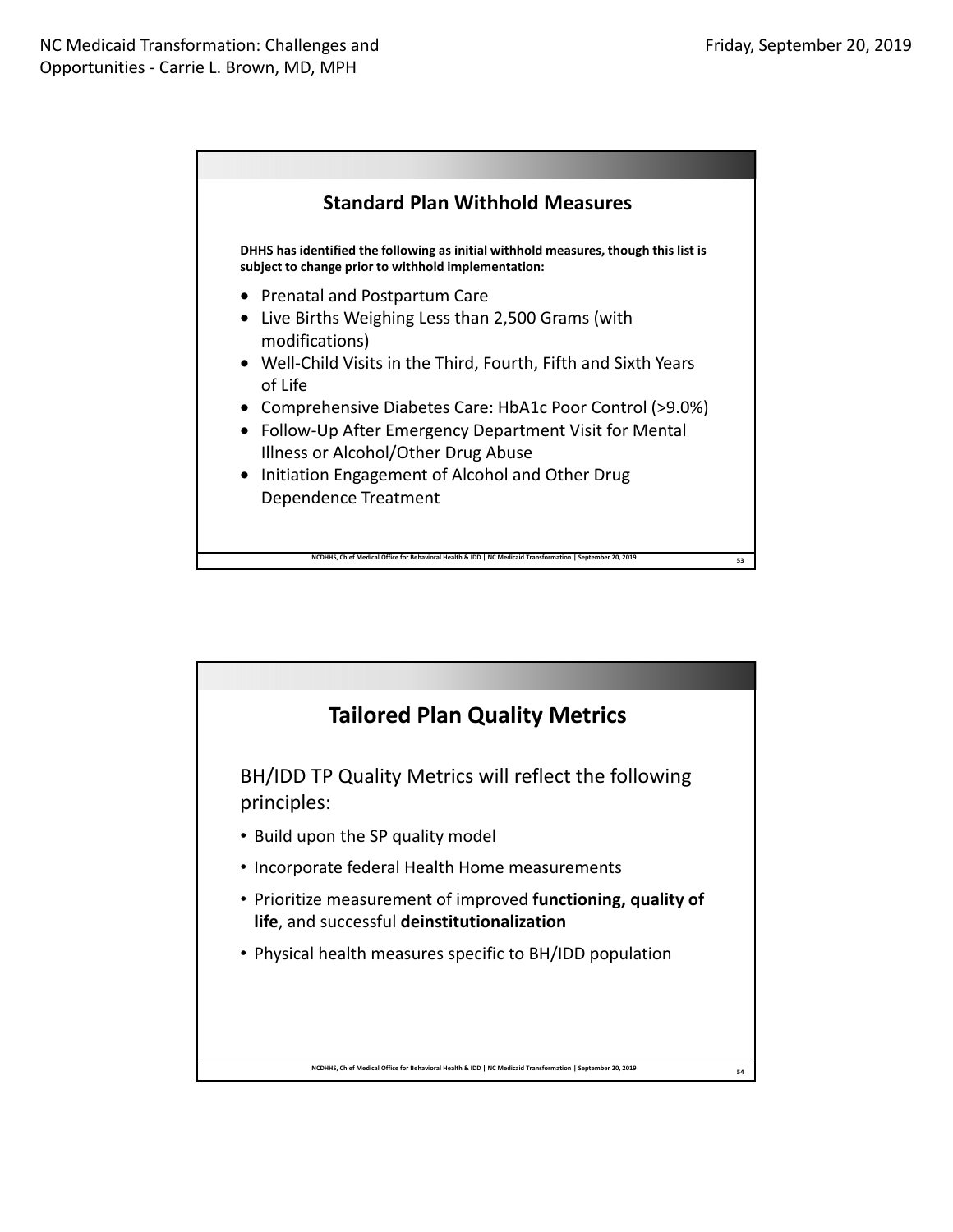

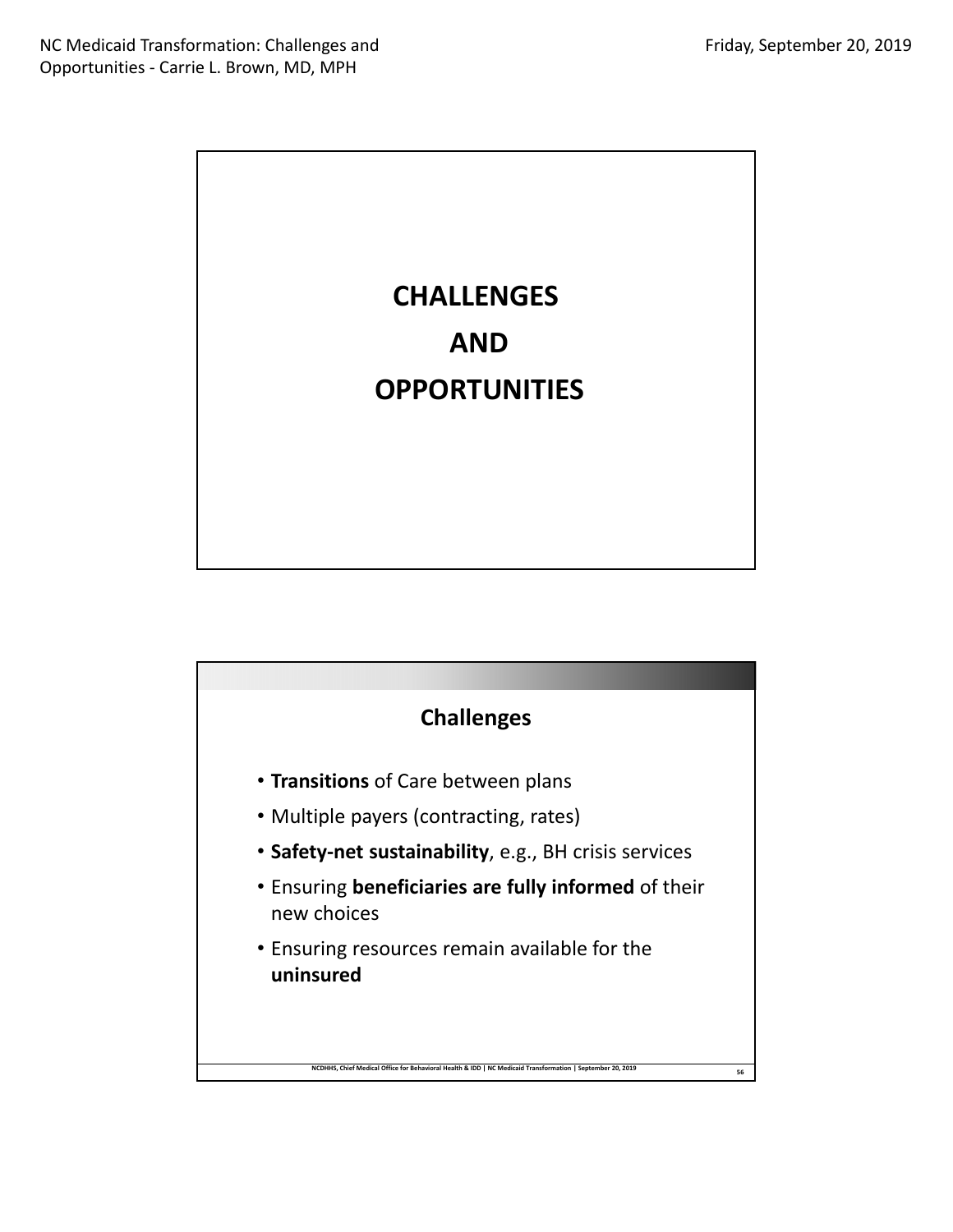